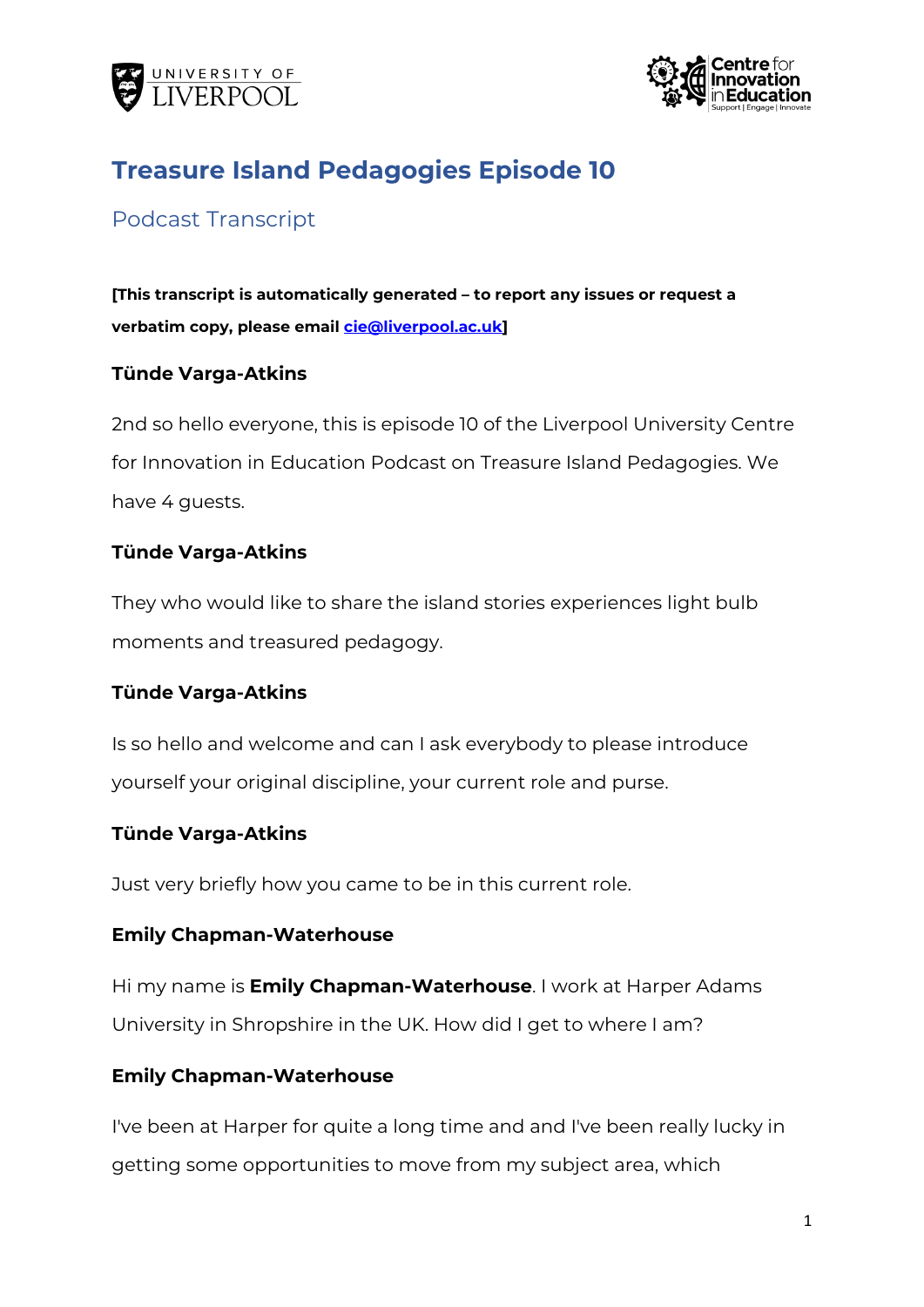is equinus human sport sciences and into more of a educational developer role within the context of my.

# **Emily Chapman-Waterhouse**

Department, so I'm a course team member on our post grad certificate in teaching and learning in HE, and I've also just adopted a new role of associate head of department.

# **Emily Chapman-Waterhouse**

So life is busy, exciting and and hopefully the trajectory is onwards and upwards. But along with my new team which will be brilliant.

# **Tünde Varga-Atkins**

Great, I think change is definitely the flavour.

# **Tünde Varga-Atkins**

Of the moment.

# **Tünde Varga-Atkins**

OK Glenys

# **Gulnaz Aksenova**

Hi everyone festival. Thank you Tim for visitation. My name is **Gulnaz Aksenova** I'm a Lecturer in Building Information Modelling and Management at UCL.

# **Gulnaz Aksenova**

Sustainable construction I was trained as an architectural designer, but I got interested in digital during my master at University of.

# **Gulnaz Aksenova**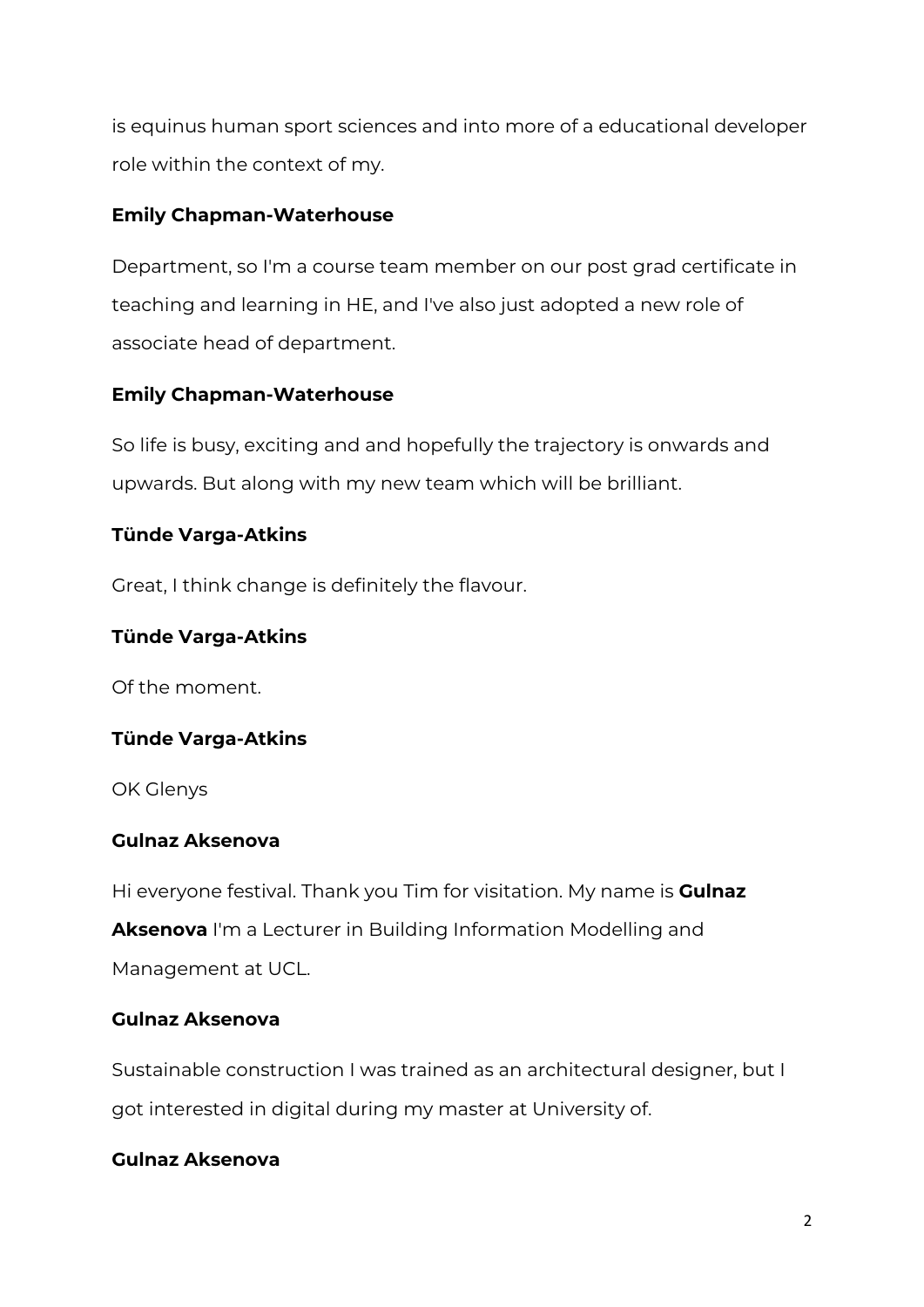Offered then I got PhD from University of Liverpool and straight after PhD I got the job at UCL. So I've have not been on campus yet and have been teaching online from the start.

## **Gulnaz Aksenova**

I teach you only at the master level at the intersection of management of digital in design and construction industry. However, I do have an interdisciplinary.

## **Gulnaz Aksenova**

Background meaning I have been moving between different disciplines and areas of built environment from design, construction, open planning, CC making possibilities but my uncle was always digital innovation and managed.

## **Gulnaz Aksenova**

So I do research about digital transformation of industries and the role of digital economy in that transformation. So I'm an early career scholar and I've never planned to be an educator, but I guess it just happened naturally. Thank you.

# **Tünde Varga-Atkins**

Yeah, great and I think that's definitely and just on.

# **Tünde Varga-Atkins**

On the topic of change is so interesting on us how you've described that. First of all this how? In fact the disciplines are changing as well as a result of these digital changes and other societal changes, which is very interesting.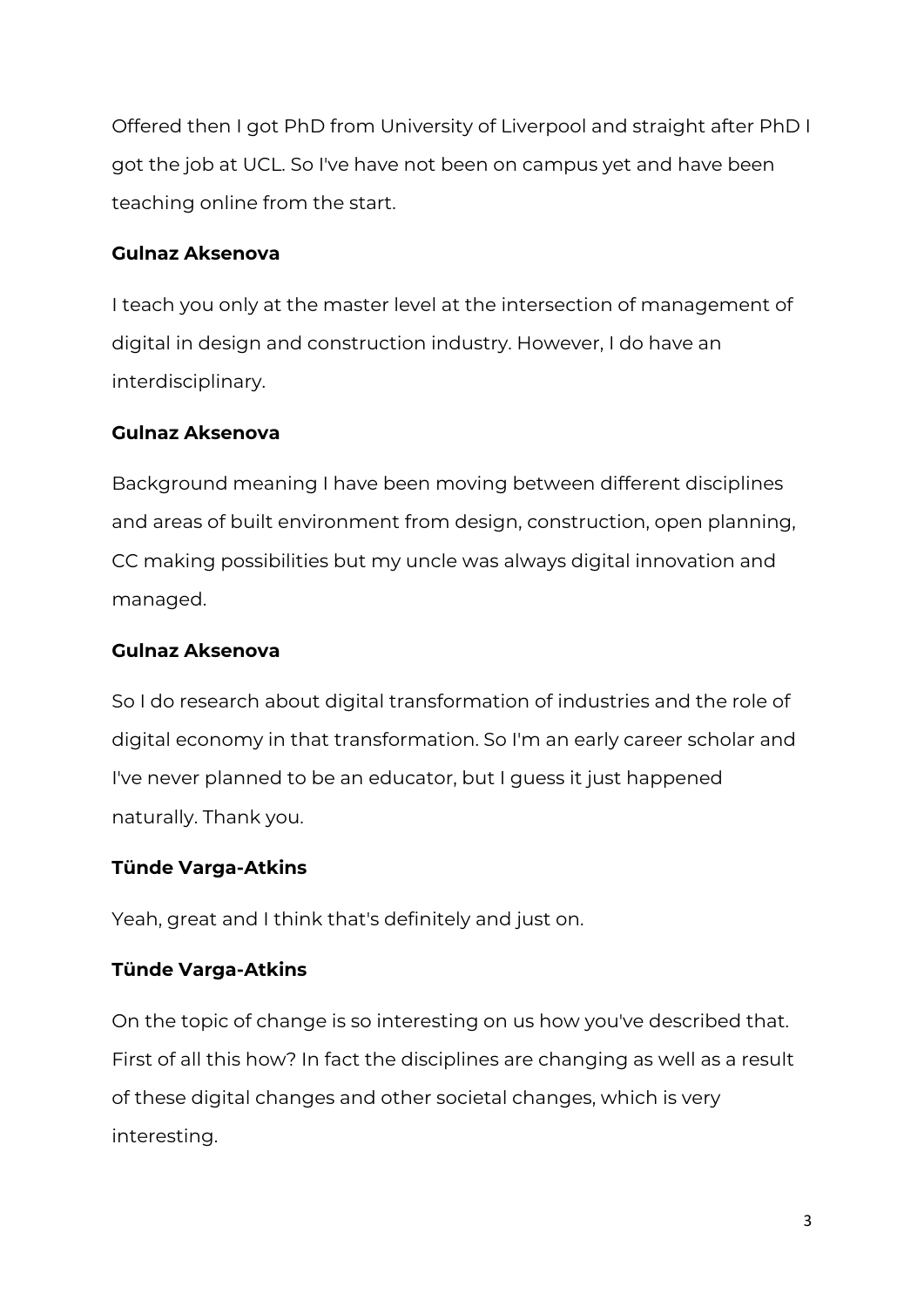# **Tünde Varga-Atkins**

Sting thank you Emma.

## **Emma Davenport**

I am **Emma Davenport**. I work at London Metropolitan University, which is in the heart of London and I am based in the School of Architecture, Art and Design. Uhm, I am an academic mentor, a senior lecturer and most recently I am.

## **Emma Davenport**

A head of student experience and academic outcomes and I.

## **Emma Davenport**

I really, really enjoy my role as a head of student experience because I think it draws on my previous.

## **Emma Davenport**

Experience background, which is education, anthropology and design history. So for me to work in a school of architecture on design is like bringing all my interests. Whether that's, I suppose, social sciences, material, culture and education together.

## **Emma Davenport**

To think about and and sort of develop the best learning and teaching experience for our students and also for our staff who come from kind of professional practise backgrounds. And maybe you know have less experience.

# **Emma Davenport**

In higher education pedagogy.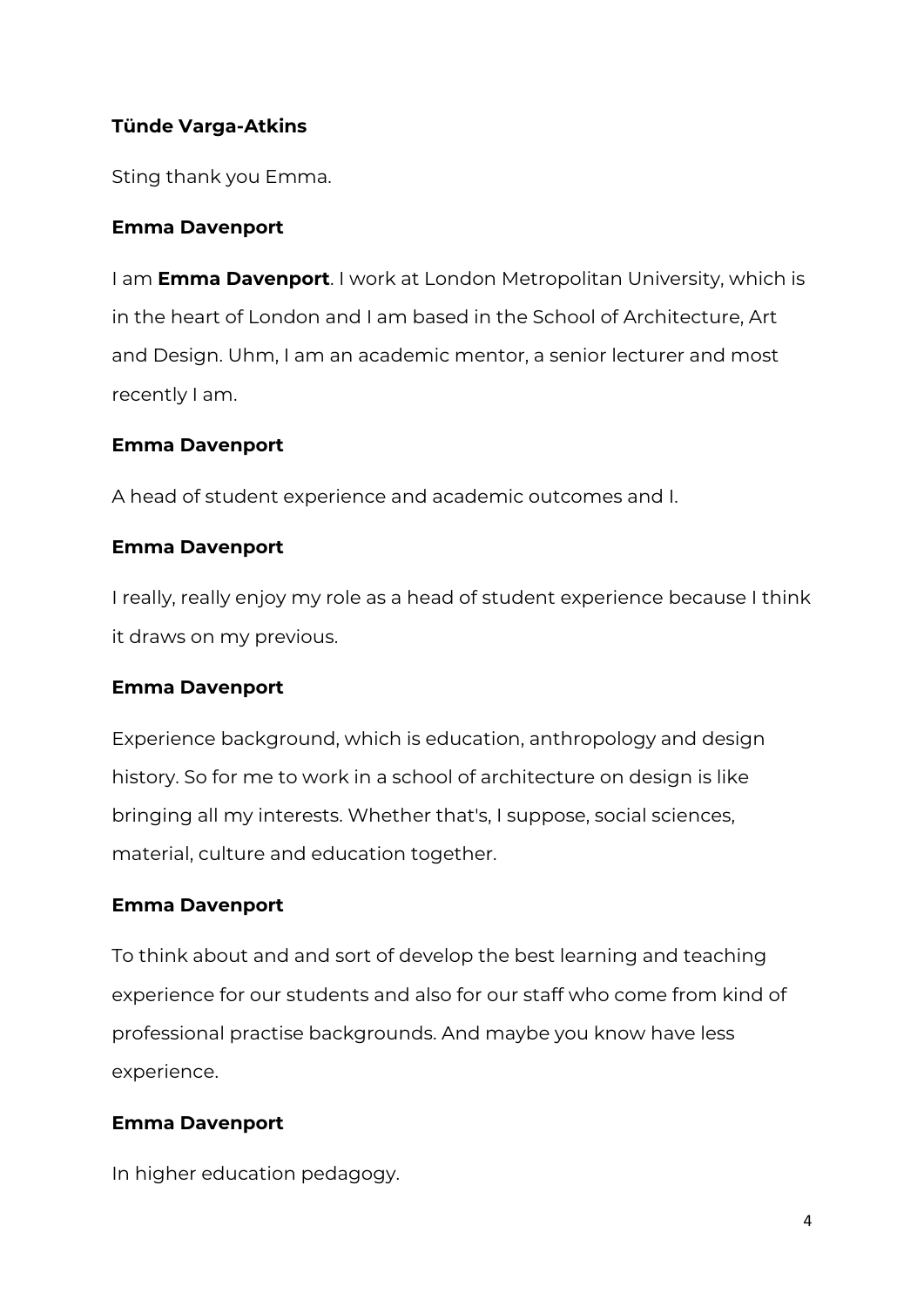## **Emma Davenport**

Yeah, that's me.

## **Tünde Varga-Atkins**

Wow, that's amazing. If all the disciplines we've been mentioning today, the colours. This is already a lovely palette of colours so far so Charles, can we ask you to introduce yourself?

# **Charles Wachira**

Sure, thank you. Thank you for the invitation and it's it's. It's really great to to be here. I'm so I'm **Charles Wachira**

# **Charles Wachira**

I am the director of teaching and learning at the Curry Business School at the Johns Hopkins University here in the United States. Also, we're located in Baltimore, MD and also in Washington DC.

# **Charles Wachira**

See so my current law as the directory is. I manage a team of instructional designers who work with factory in developing and also improving their courses. Also a team of instructional technologists, media technicians of professionals and also teaching support.

# **Charles Wachira**

Team up and primarily we work on online courses. Although this past year we've we've been, we've supported the transition from on site classes to or loosely more light.

# **Charles Wachira**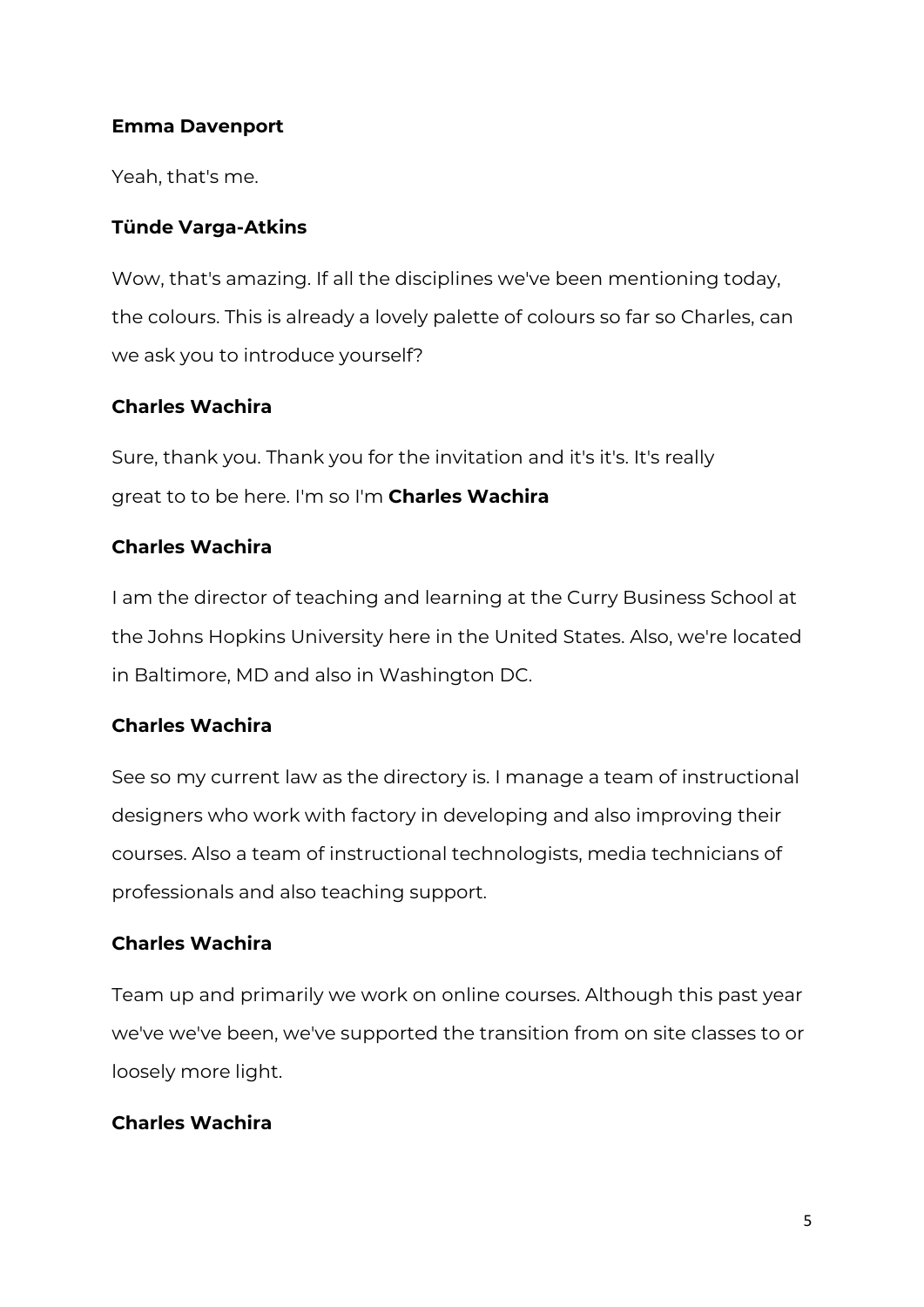And now hybrid and any other new modalities that that might come out of this this pandemic so will answer that call where when we get there my background. I through primary school and secondary school I was interested in business and economics.

# **Charles Wachira**

Then then, but that came yet, uhm.

# **Charles Wachira**

To the United States for undergraduate where I studied business administration with a concentration in marketing. But as as I was going through that I I really liked technology because that was in the mid 90s is where you know we we were starting to have computers in in in the classroom.

# **Charles Wachira**

PowerPoint things like that. So for Graduate School, I did study instructional technology which included instructional design and instructional technology, so that is has been my passion. So that translates into backward development technology in the classroom.

# **Charles Wachira**

Uh, my instructional design and most recently in Russell design for for learning, so I I have really enjoyed being in in.

# **Charles Wachira**

You know, in academia, both my friends were primary and primary school teachers, so I I even though I'm a teacher in that.

# **Charles Wachira**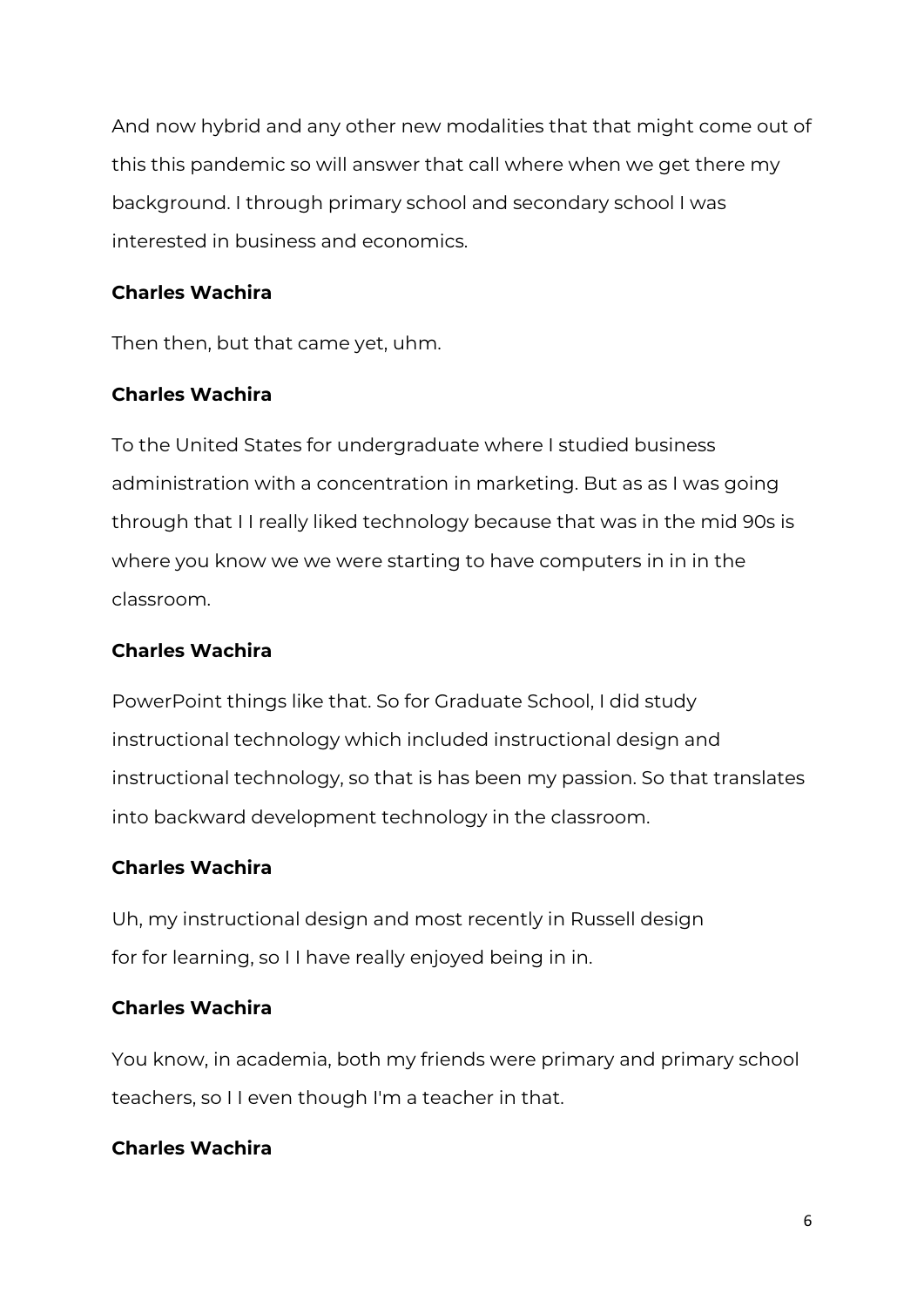God, I still enjoy being being in the classroom and working with students and and frankly.

## **Tünde Varga-Atkins**

Great, so yeah, you're in the in the best job. Then the passion for education is definitely the yeah, thanks.

Speaker 1

Thank you.

# **Tünde Varga-Atkins**

Charles Uhm, so can we ask all of you to to share with us your light bulb moments. So this is a a moment when you have, you know when you fell the students were we're getting it.

## **Tünde Varga-Atkins**

You know they were learning the way you wanted them, and So what has made this light bulb more when happen? Or make it possible?

# **Emily Chapman-Waterhouse**

Gender, I'm happy to kick kick things off on this one. Uhm, so, uh, I run a couple of Level 7 modules, particularly around reflective practise.

# **Emily Chapman-Waterhouse**

And the students that are joining them are or are qualified vets out in the sector and they're coming back to do postgraduate qualifications at post Grad Certificate Diploma or Masters and and on one of these modules, there's a A cohort, typically of about 80 or 90 that join, and we've always used UM.

# **Emily Chapman-Waterhouse**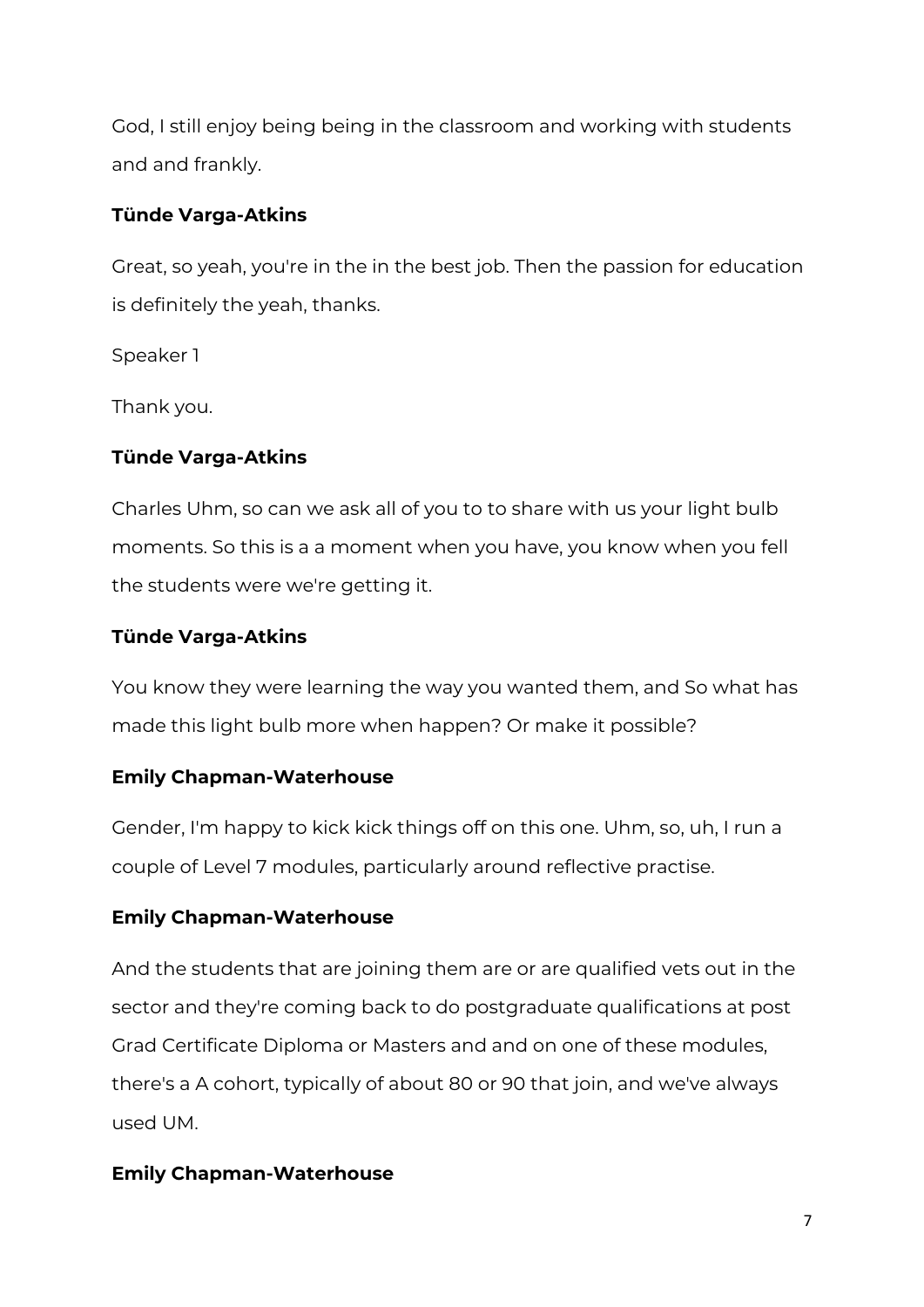Technique of you know, writing a small draught or plan or protocol for a piece of work? Getting some tutor feedback on that you know. Quick, turn around.

## **Emily Chapman-Waterhouse**

And and equally tutors can get a steer on where the cohorts going, you know is our teaching being effective.

# **Emily Chapman-Waterhouse**

You know fundamentally, but also other students going in the right direction and and and what new ideas have come out from this year's cohort compared to last year, and so on. And and we've we've done that with sort of a series of chapters that comprise a A portfolio.

# **Emily Chapman-Waterhouse**

That that they pulled together towards the end of the module. This year we instigated a new you know, draught opportunity for a sort of a fourth chapter that we've typically made the students be much more independent with and, and for me, I think that was a lightbulb. Moments of over the last nine months.

# **Emily Chapman-Waterhouse**

Because it it was fantastic to see a there thinking that had gone from the students into this planning, but also actually how our preparation in our teaching and our support of the students up to that point for some had clearly not being clear enough and I could see some of the gaps and which we know you can address quite quickly.

# **Emily Chapman-Waterhouse**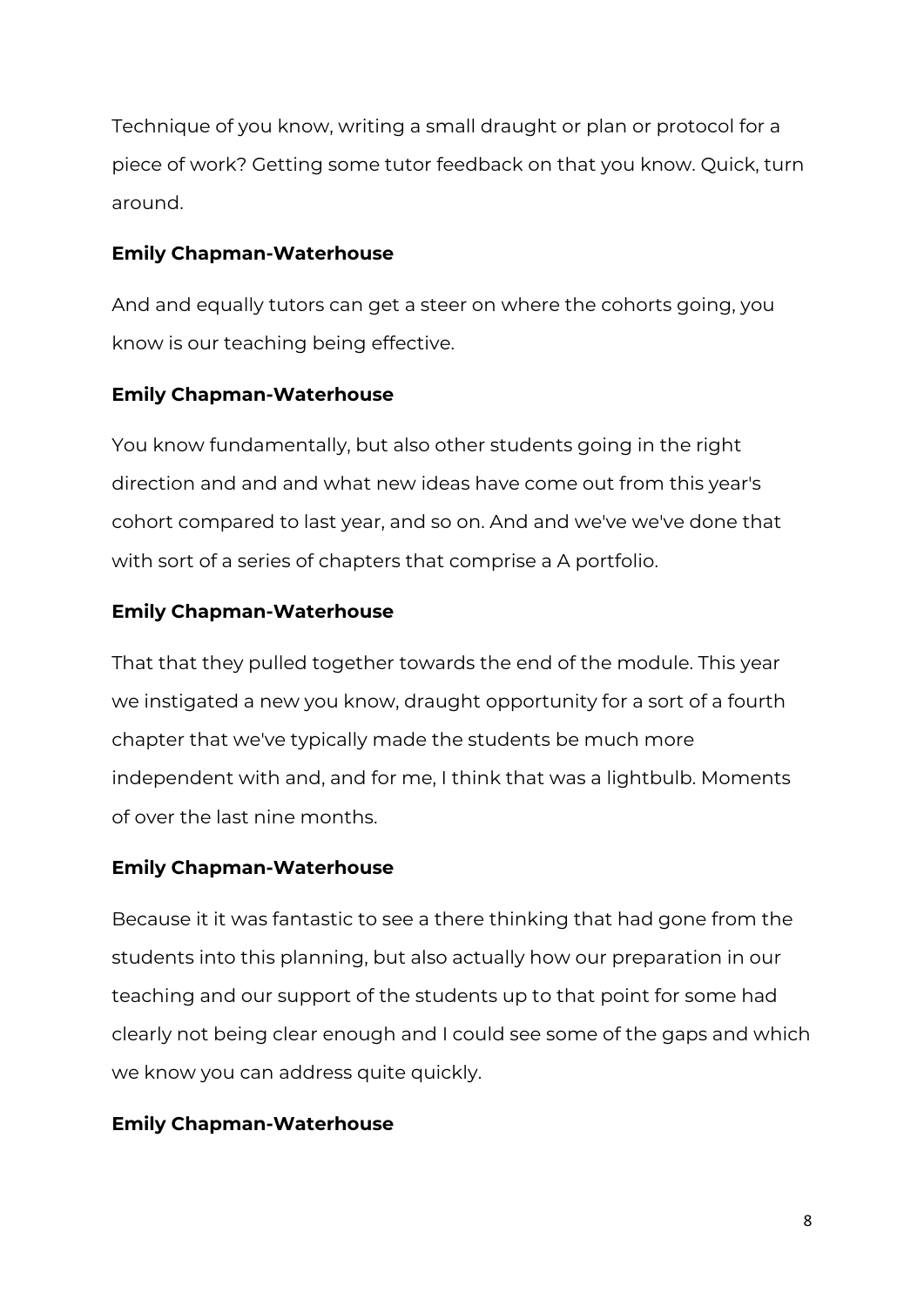But others it was, I think, the the only word I can describe it was really joyful when you could read these draught plans, some sort of small scale protocol.

## **Emily Chapman-Waterhouse**

And and you could see that actually these guys. They've got the idea. They know exactly where they're going and and you know if it was my children primary school stuff, I would have been adding like smiley faces.

# **Emily Chapman-Waterhouse**

And you know, thumbs up that clearly are my feedback. Was, you know, age appropriate and you know a bit more mature, but.

## **Emily Chapman-Waterhouse**

It was really exciting to see and I'm really glad that we added that extra piece of work and actually for the tutors on face value.

# **Emily Chapman-Waterhouse**

Although you think, oh, that's something else I've got to fit in. It was very much worth it, because actually you can give really detailed feedback at that point.

## **Emily Chapman-Waterhouse**

And and it it's much more. I think time efficient at the back end of it when you're looking at a final.

# **Emily Chapman-Waterhouse**

Piece of work so that that was my light bulb moment this academic year I think stand out.

# **Tünde Varga-Atkins**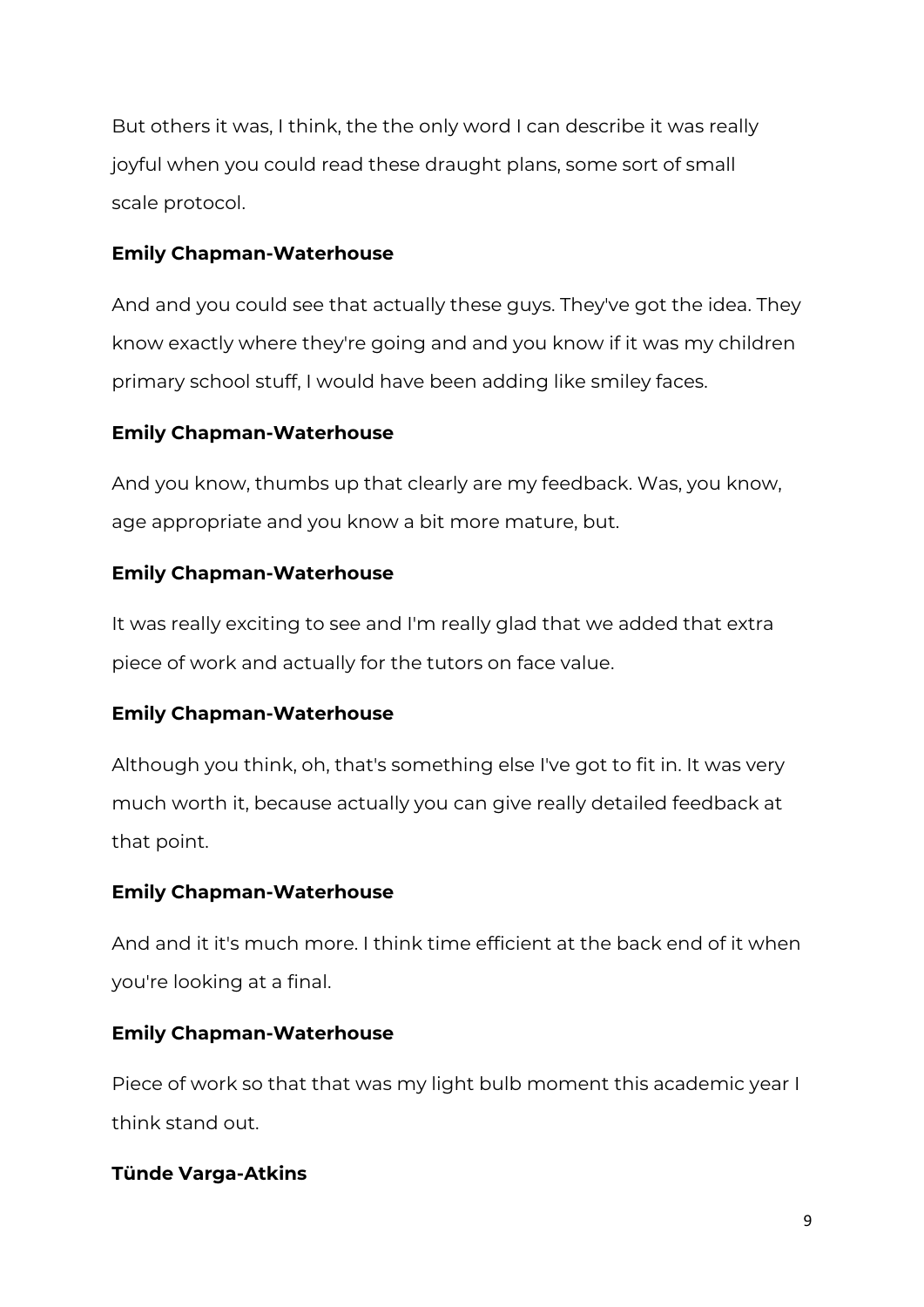Lovely and very concrete. You know, very visible learning which is is nice.

# **Emma Davenport**

I I'm happy to answer this question. I mean I I was thinking I really loved this question and I think I've got sort of two things.

# **Emma Davenport**

That I wanna share one sort of 1 pre locked down at one during during lockdown or during the pandemic and the first one is because all our students in studying architecture and design have to do a module called contextual critical studies which you know provides sort of context and theory.

## **Emma Davenport**

To architecture or design, the visual material world they live in and it's delivered through lectures and seminars. And for many of our students, UM.

# **Emma Davenport**

They find this quite challenging. A lot of them have dyslexia. They are sort of very much visual thinkers.

## **Emma Davenport**

And they're used to being in a studio, making things with objects, and so the lectures were were quite stressful. I found them quite hard to plan for.

# **Emma Davenport**

Uhm, but lots of really interesting material. You know, social theories, uhm, lots of things for him to think about and.

## **Emma Davenport**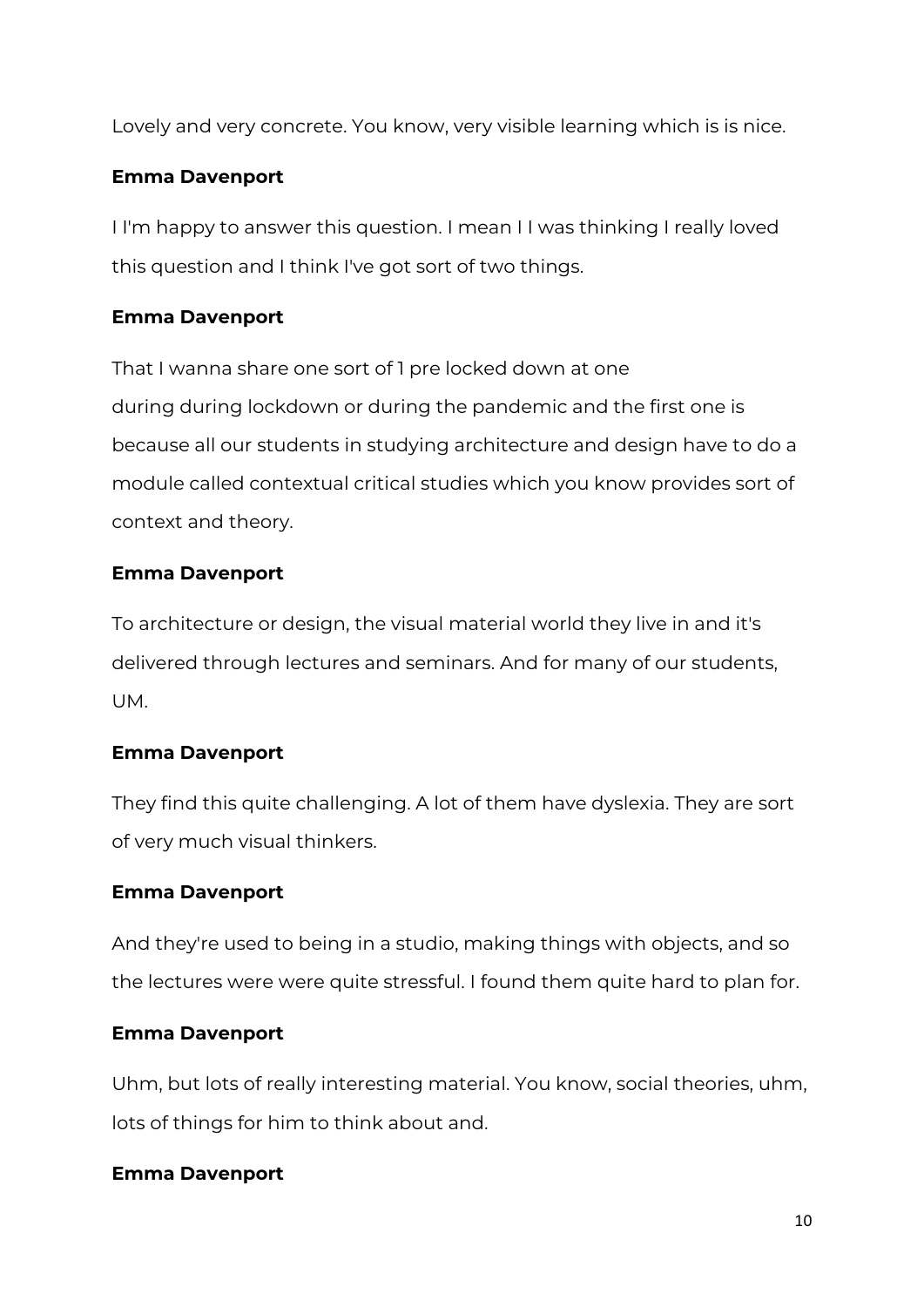I I looked through like you know, lots of guides on teaching in higher education and I came across someone who had used Post-its and they'd stuck the post-its on the screen in the lecture theatre. They've got the students to put the Post-its actually on the screen that.

## **Emma Davenport**

You were projecting and I suddenly thought, Oh my God, that's such a good idea. I need to bring some objects into the lecture that we can then use during the presentation.

## **Emma Davenport**

So I tried it out with. With this with a group of students and and it was brilliant like they, you know, we actually got some discussion and there was like a definite change in the atmosphere.

## **Emma Davenport**

And after that I started to give out objects during the lecture or at the beginning of the lecture and then sort of say to them what have you done with that object during the lecture and sort of try to connect it.

# **Emma Davenport**

And it's similar with moving teaching online, but perhaps.

# **Emma Davenport**

That similar in the sense that how do you sort of make this two dimensional experience more interactive and something that I found helpful but challenging was sharing something about yourself that you can't tell from just seeing you on the screen.

## **Emma Davenport**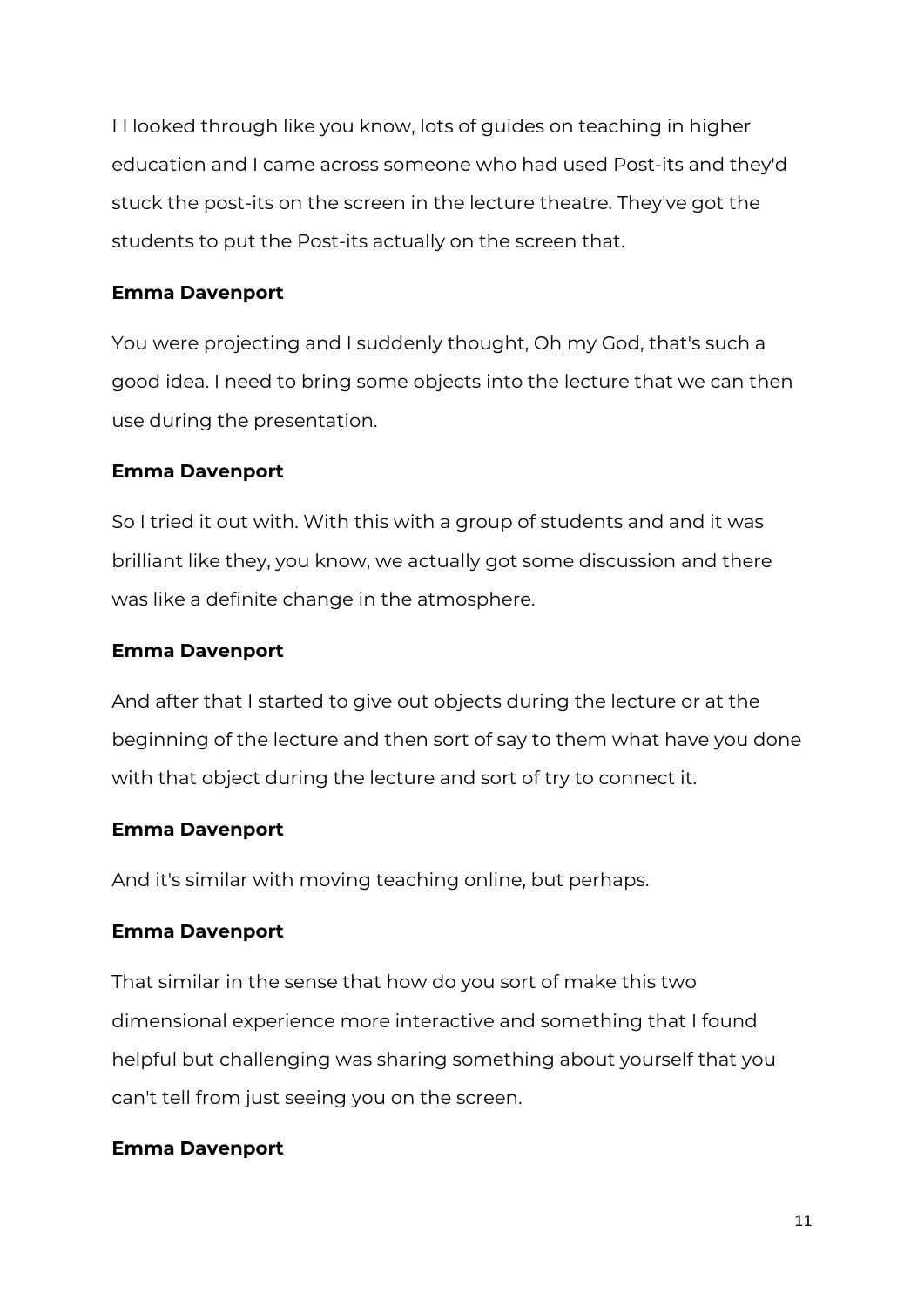Uhm, and that's actually quite challenging for someone teaching in higher education where you often feel like you're sort of behind the podium and you don't really share yourself with the material that you'll teach.

#### **Emma Davenport**

Teaching, but I really notice that online that's what students want to connect with. They want to sort of get a 3 dimensional sense of you, and so actually you've got to work a little bit harder to sort of share more of you than you would maybe be able to convey more easily face to face through.

#### **Emma Davenport**

Through the clothes you wear or the time you turn up, or the way you organise your notes. Or you know where you teach, so you have to bring a little bit more.

#### **Emma Davenport**

Sort of material to the online experience about yourself. So for that yeah, those were those those those were right like viral moments. Basically objects bringing in objects and making something 3D.

## **Tünde Varga-Atkins**

Yeah, that's in in.

## **Tünde Varga-Atkins**

Fact I've I did a creative Haiti session where we all had to bring an object and speak about it and it was really that as you say, is that jumping out of the screen experience?

## **Tünde Varga-Atkins**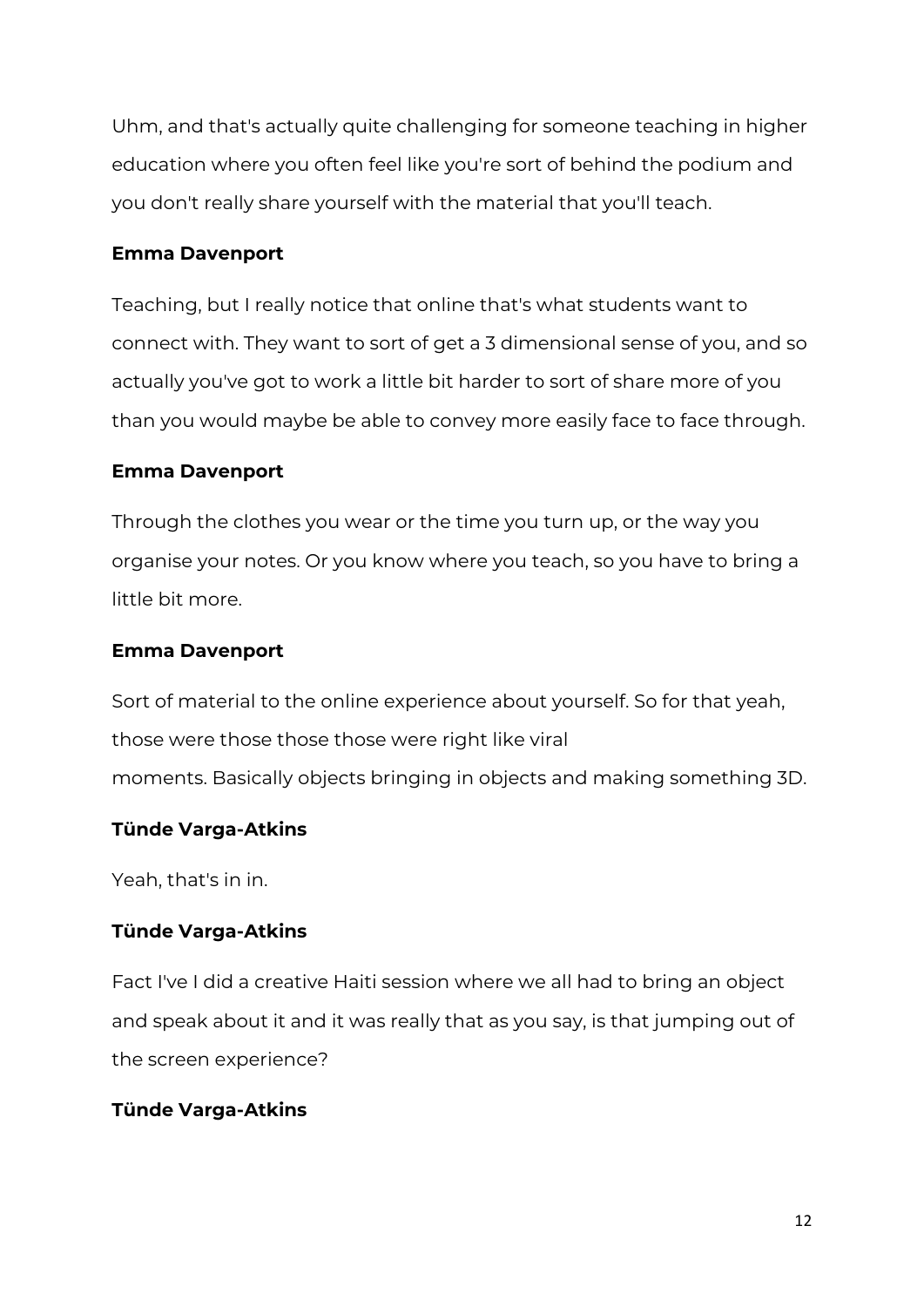And perhaps it's what Charles you were talking about when you were saying about missing. You know the before after lecture or contact.

## **Tünde Varga-Atkins**

I'm up chats and in discussions I guess so. As you say, I'm a. You know, bringing that material it.

## **Tünde Varga-Atkins**

E and you experience in you as a person. As a lecturer. It seems quite important in the relationship of in in learning. Thank you.

## **Charles Wachira**

So especially this you know, this past year we've, you know they've focused a lot on technology, so I'm thinking of the classes where you know even.

## **Charles Wachira**

Prepandemic we still you know still focus on technology especially yeah in online programme. But this we have in particular even on on site classes.

## **Charles Wachira**

You know we had to retrofit the classes with without you know these big monitor TV's or all of the coding equipment.

# **Charles Wachira**

And then you know to to give that extra, you know, give the faculty that experience UM. And and the students as well.

# **Charles Wachira**

Oh, but to me, my label moment happens when.

## **Charles Wachira**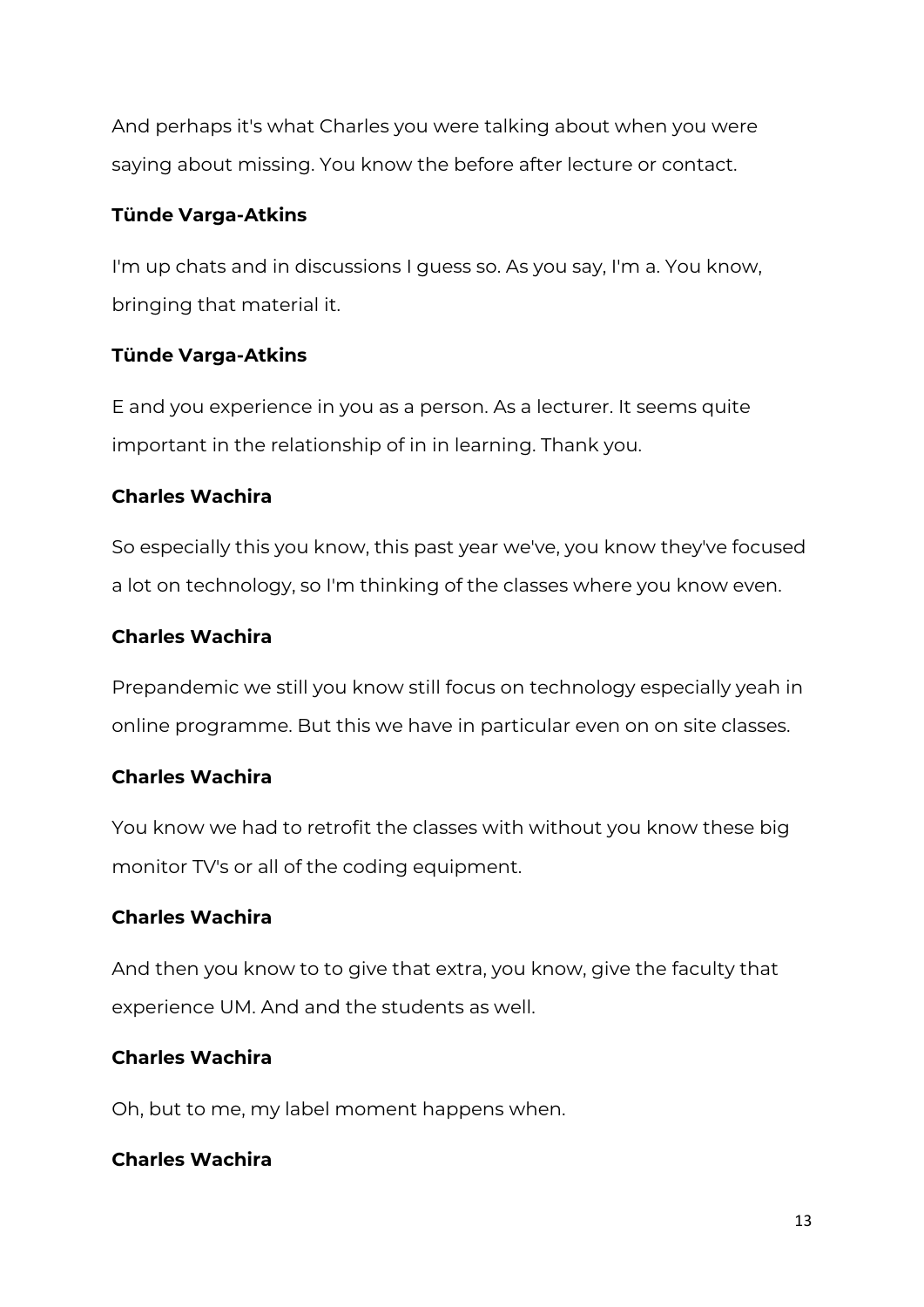And all that kind of disappears, and the stealing is in that moment, and you can tell that they're really running something right?

# **Charles Wachira**

They go into a discussion discussion group or or you know, a zoom breakout room or in teams and it's no longer about the technology they're really talking to each other.

# **Charles Wachira**

They're really really focusing on on the topic you. You know sometimes it could be that you know they don't have.

# **Charles Wachira**

Audio issues or technology issues, but it's at that moment when you know all the technology cannot disappear, then their their warning and asking questions and the the professor we're interacting with them and you know it's it's. It's a more of a like a happy place, right?

# **Charles Wachira**

Uhm, so to me that's what I what I. You know what I I strive for and and you know, sometimes it's obviously it's. It's difficult because there are challenges when it comes to.

# **Charles Wachira**

You know through implementing technology, but I always think about like if you're driving your car and you you know you get in, you have your keys.

# **Charles Wachira**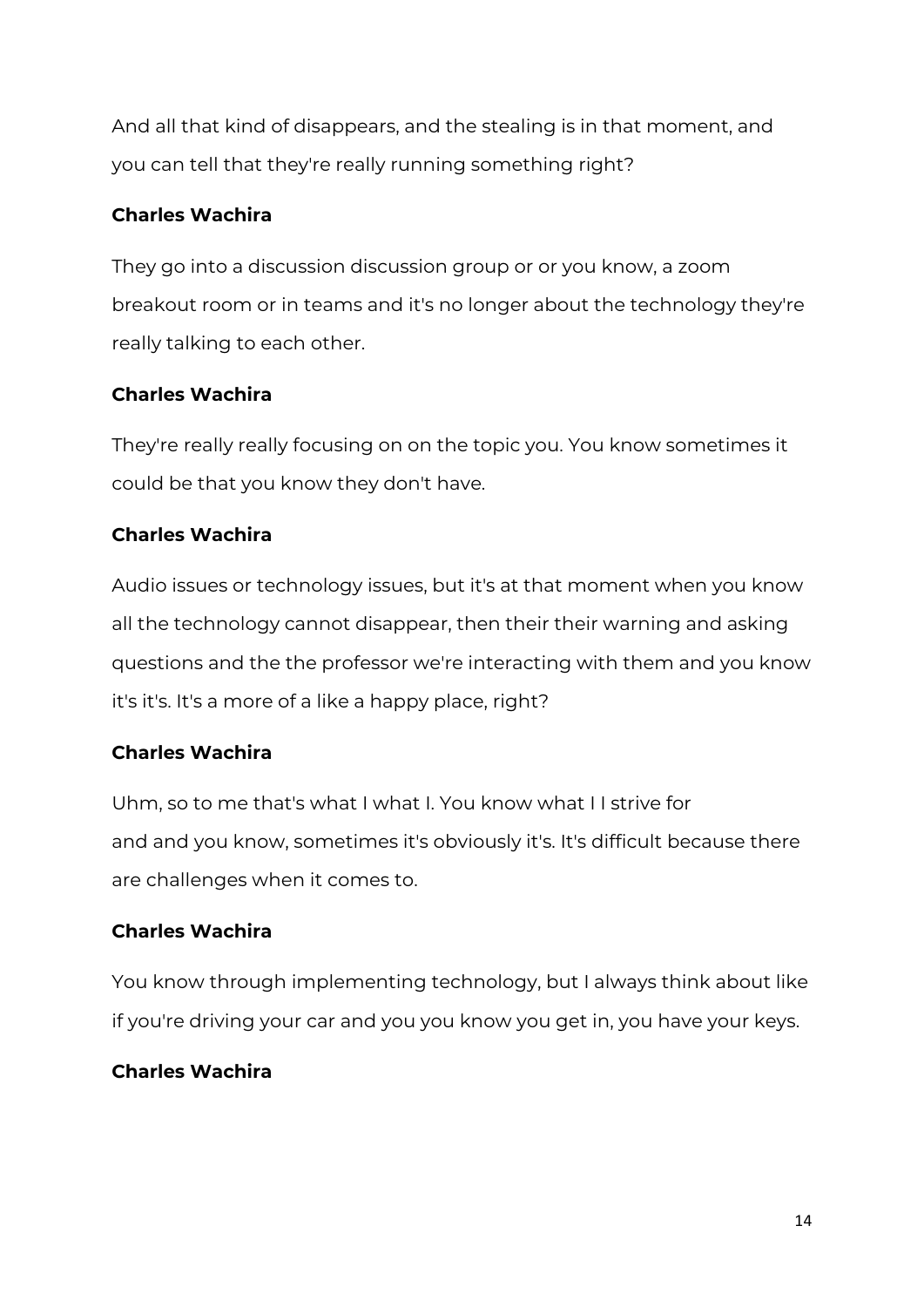Yeah, at that moment you're thinking about your car, right? And once you start, you know you start the ignition and you're down the load and then your mind you start seeing things on the side and.

## **Charles Wachira**

And you forget about the car. You're part of that experience. That's that's kind of what I the feeling I get when the students are in the classroom and they start to really focus.

# **Charles Wachira**

Pass on on on what they want, they want.

# **Tünde Varga-Atkins**

Yeah, that's a great metaphor. It it reminds me of the flow. You know, the concept of flow in chiksan mirror that this idea of that you're in that zone.

## **Tünde Varga-Atkins**

You're in that, so having a car. Or maybe we can expand the.

## **Tünde Varga-Atkins**

The metaphor so.

## **Tünde Varga-Atkins**

A motorbike when maybe whatever what you talked about it a bit interacting.

## **Tünde Varga-Atkins**

A bit little bit.

## **Tünde Varga-Atkins**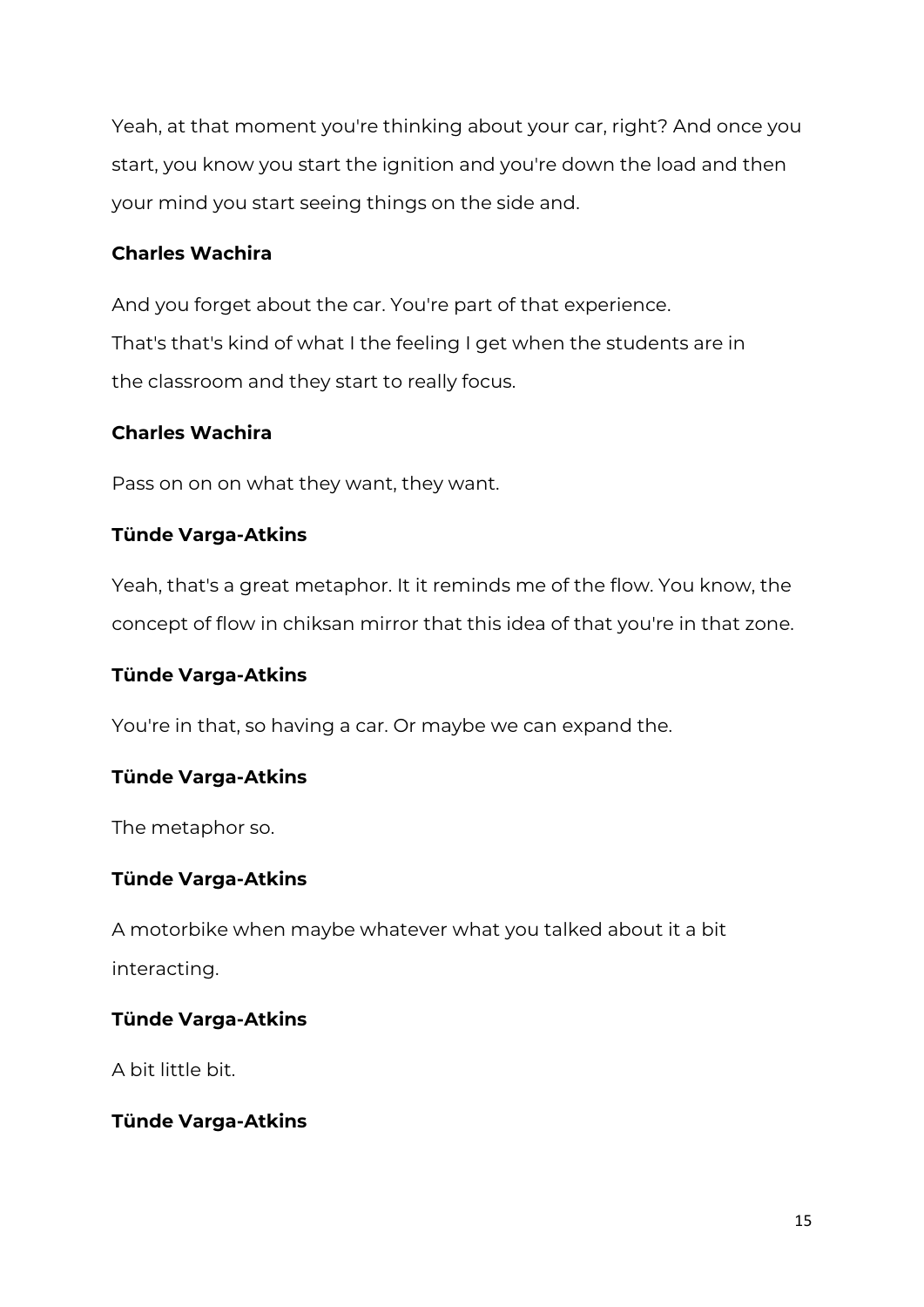With the outside world, or or a boat or whatever travel. But yeah, I know. Yeah, that's a great idea. So it's the technology when it disappears and it's all about the learning.

## **Tünde Varga-Atkins**

And it's you need to be a magician, right? So you know, there's a lot of prep and design work involved in that to make that moment happen.

# **Charles Wachira**

Yeah, there's a lot of a lot of preparation and and supporting you know in the in the in the background or in on the wings just to make it to make it happen.

# **Charles Wachira**

But you know, at the end of the day it's it's what it is. It's you know, it's about the still an outcome. So anything we can do?

# **Tünde Varga-Atkins**

Great thank you Bhagwandas. Can you share your light?

## **Gulnaz Aksenova**

Bulb moment, yeah? So I I would like to share my experience.

## **Gulnaz Aksenova**

A series of light bulb moments that I had in the past year because it was such an interesting year. First of all, I had to jump into online education. Then I've been given a new model.

## **Gulnaz Aksenova**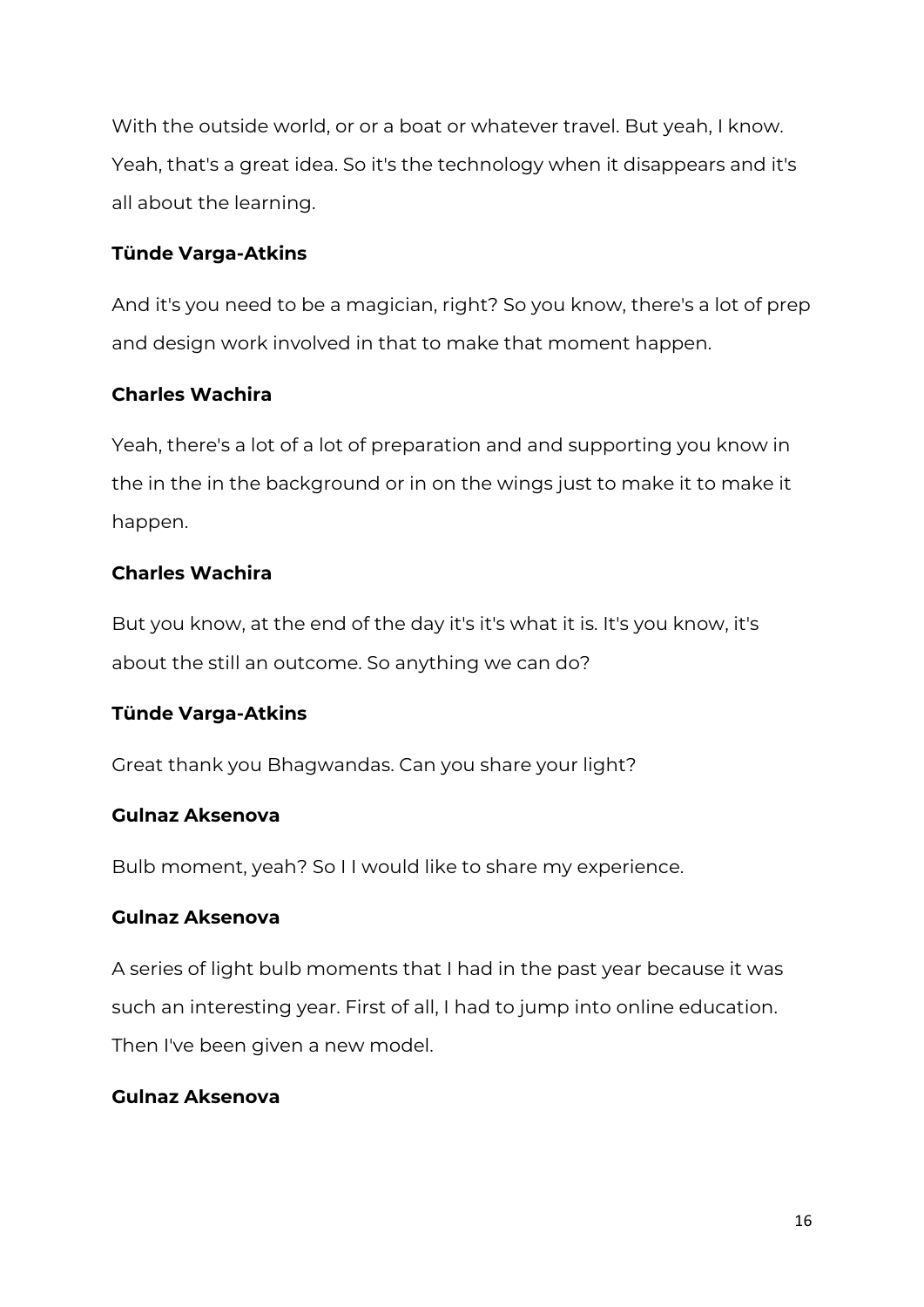For a new programme which have not run before, so I had to kind of design and develop it, so I've been given a lot of different topics defined at the programme level, but I had to.

#### **Gulnaz Aksenova**

Accommodated deliver within one block teaching one week block teaching module and I could tell you that online education and one week on block teaching are not very.

#### **Gulnaz Aksenova**

They don't very.

## **Gulnaz Aksenova**

Well, go together.

#### **Gulnaz Aksenova**

So my experience was not great because I had to believe a lot of different topics within one week.

#### **Gulnaz Aksenova**

And students by the end of this module was absolutely exhausted and it was also a tremendous workload for myself. So I realised that I had to change something.

## **Gulnaz Aksenova**

And the first light bulb moment came when I talked to my personal 2T from another programme and she started to kind of tell. Share sharing her experience with me and she said, you know what goodness lecturers always try to give us as much information as we can, leaving students overwhelmed and we don't know. Students don't know what.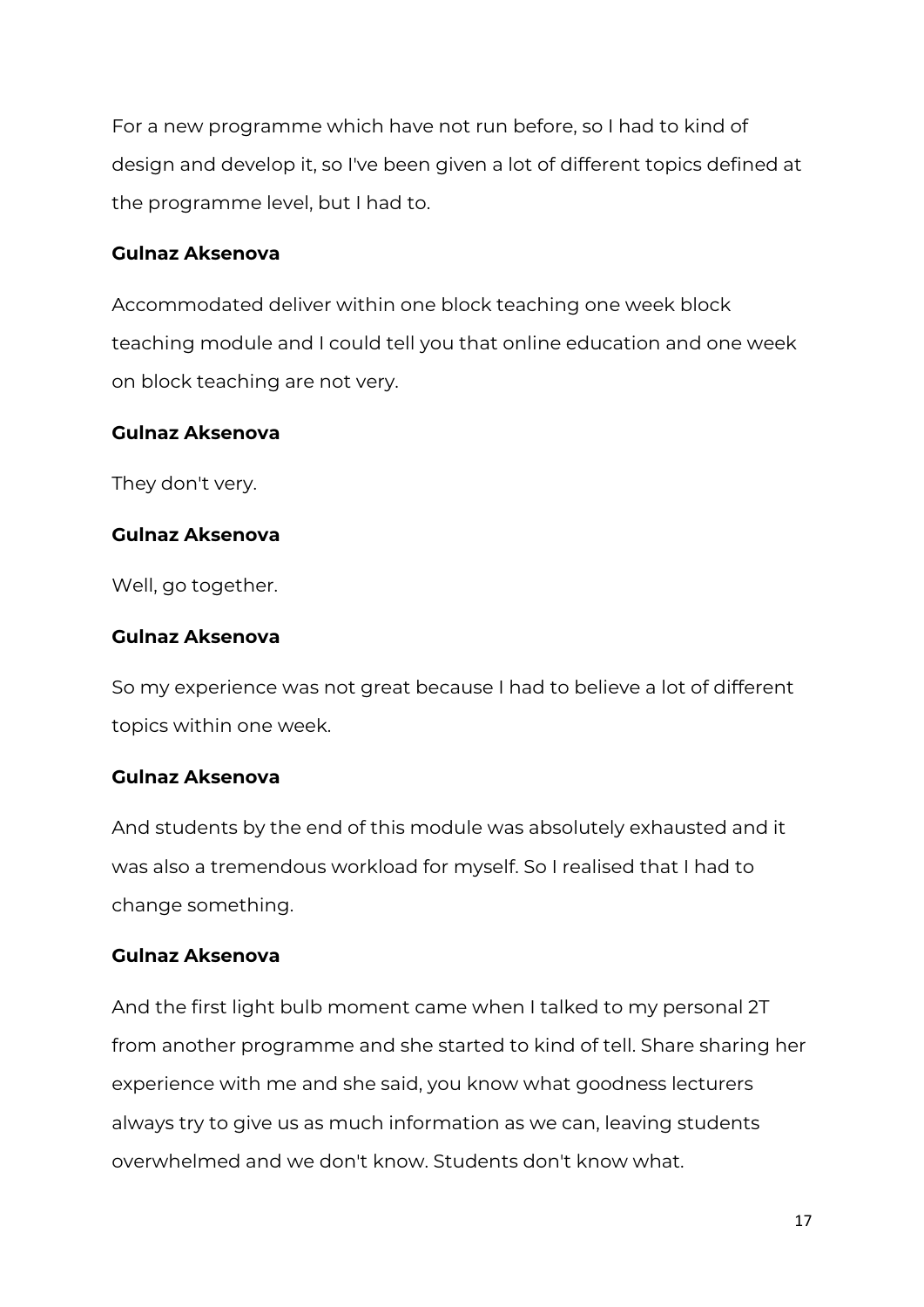## **Gulnaz Aksenova**

Is important what is not where to focus. So basically it's always better to focus on one thing than many. So it's what Biggs and tangled the Seminole book.

#### **Gulnaz Aksenova**

Code coverage and they say there is nothing worse than coverage right when they cover too many topics.

#### **Gulnaz Aksenova**

So I guess it's pretty obvious for many educators with experience, but it was the first light bulb moment for me, so I realised I had to change my teaching approach and to give students more control and power as well as time to learn, which is very important in an online environment because always online environment requires a lot of cognitive.

## **Gulnaz Aksenova**

And then I talked to another friend from who was undertaken a master programme at the European University, and I asked her, could you tell me about the best model that you ever had at that programme and she said there was one lecturer who stood out who stood up and he did two things that were very different from everyone else. First thing he.

## **Gulnaz Aksenova**

Challenge students to deliver presentation so they had to pick an argument and then they analyse that argument within the context or case study that which.

## **Gulnaz Aksenova**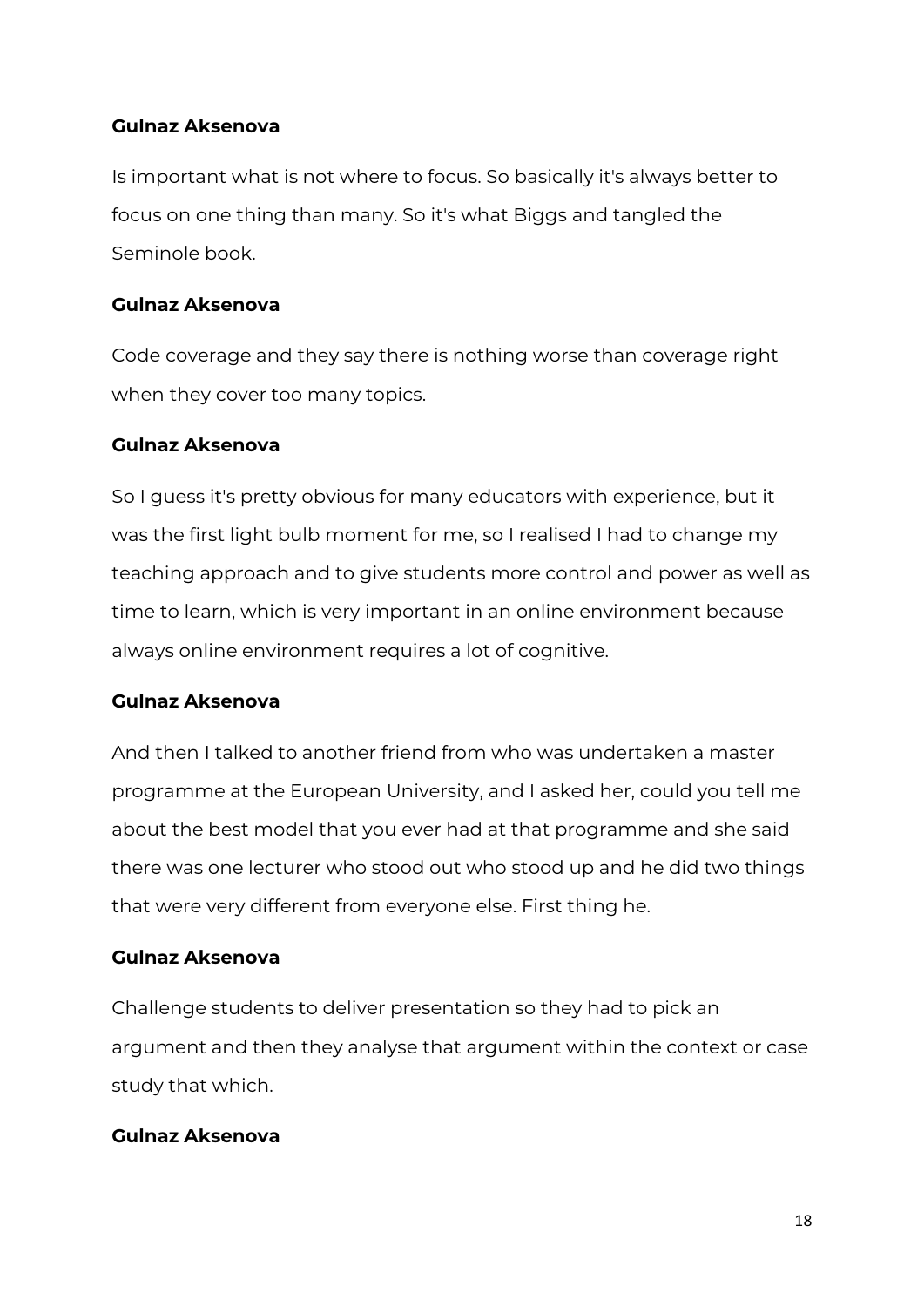And so they had control their learning environment as well as they were leading it right? While the lecturer took a role of a moderator and the second thing is that he never criticised him, he always gave only positive, constructive feedback, encouraging them. And again, that's where the big sales and theories of motivation that we need.

## **Gulnaz Aksenova**

To let students know that the task is achievable and they can't succeed in it, right? So the the motivation is there. So in my next module I have enhanced this approach so they were delivering presentations.

## **Gulnaz Aksenova**

Uh, we were picking an argument and the analysing it in the case that we wanted to analyse it but also they had to pose a question in the end and then they would lead discussions.

## **Gulnaz Aksenova**

Answer into that questions in their breakout rooms and then it would come back and then do feed and then would continue this discussion and et cetera. And that's I realised that it was my third.

# **Gulnaz Aksenova**

Critical light bulb moment of maybe comments indicator is that my role as a.

## **Gulnaz Aksenova**

Cater is to create a positive learning environment and I understood what it means throughout the past year. So now I hope to continue perfecting that approach.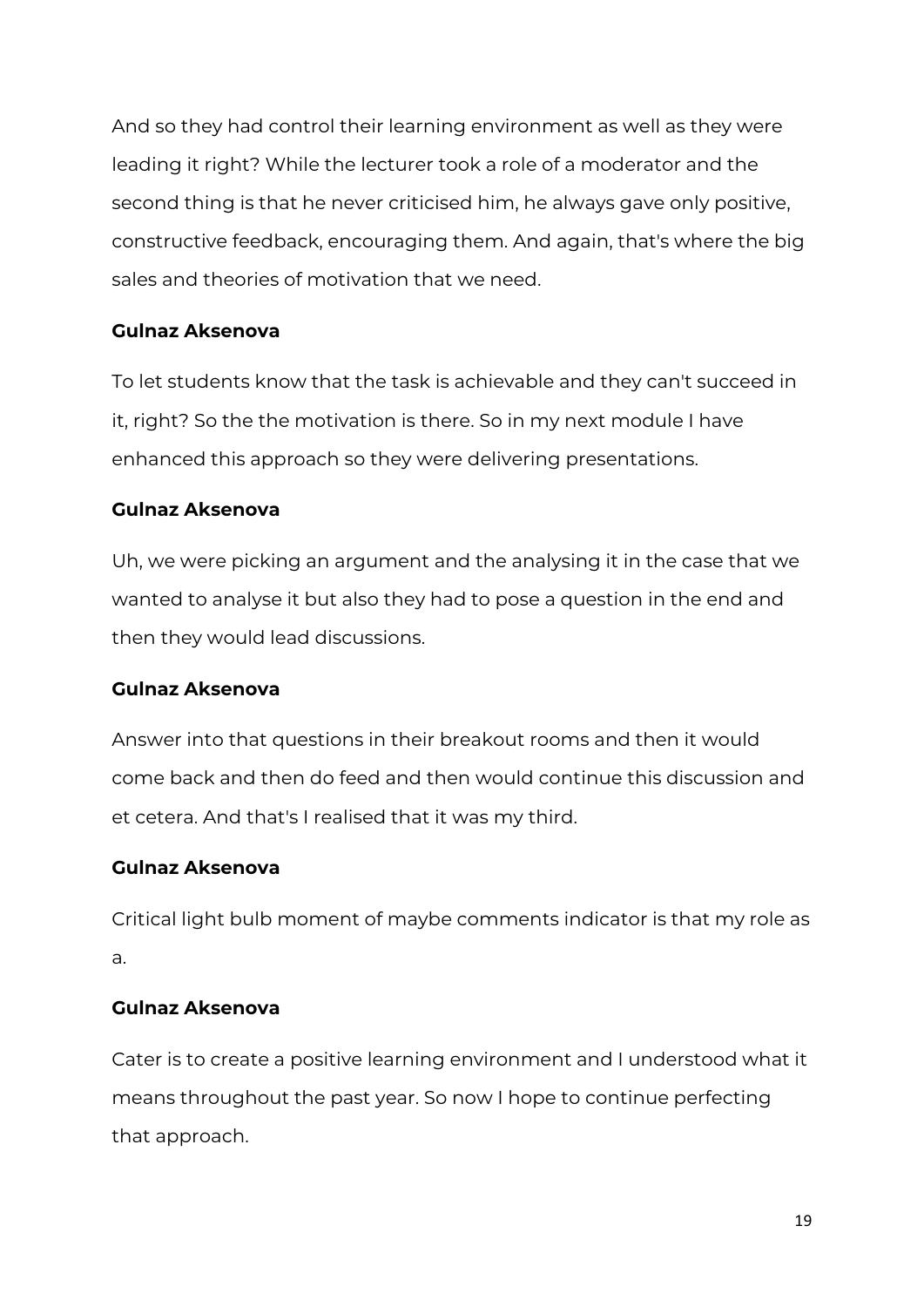## **Gulnaz Aksenova**

Yeah, that's it for me.

## **Tünde Varga-Atkins**

OK, good Homme. So we have been talking about Treasure Island, so this is the space where the students are learning.

## **Tünde Varga-Atkins**

We've created an environment for them and when they are learning and I think we also talked around the issue of how things have changed in COVID period. Do pre COVID post coded and in mid COVID.

# **Tünde Varga-Atkins**

I don't. I don't know how we would describe what.

## **Tünde Varga-Atkins**

Running now, but the the the next question I wanted to ask is around teaching props or pedagogy. So in the spirit of Desert Island Discs where you might take music with you to the deserted islands rather than a deserted island, what would be the teaching props or pedagogies that you would take?

## **Emma Davenport**

With you, I think I, uh, for me, I thought that this question. I mean, it would be it would be stationary. It would be like, you know, as.

## **Emma Davenport**

Sort of pens, Post-its paper, you know, I, you know I'm still like using a notebook, you know, I I I, I think that the.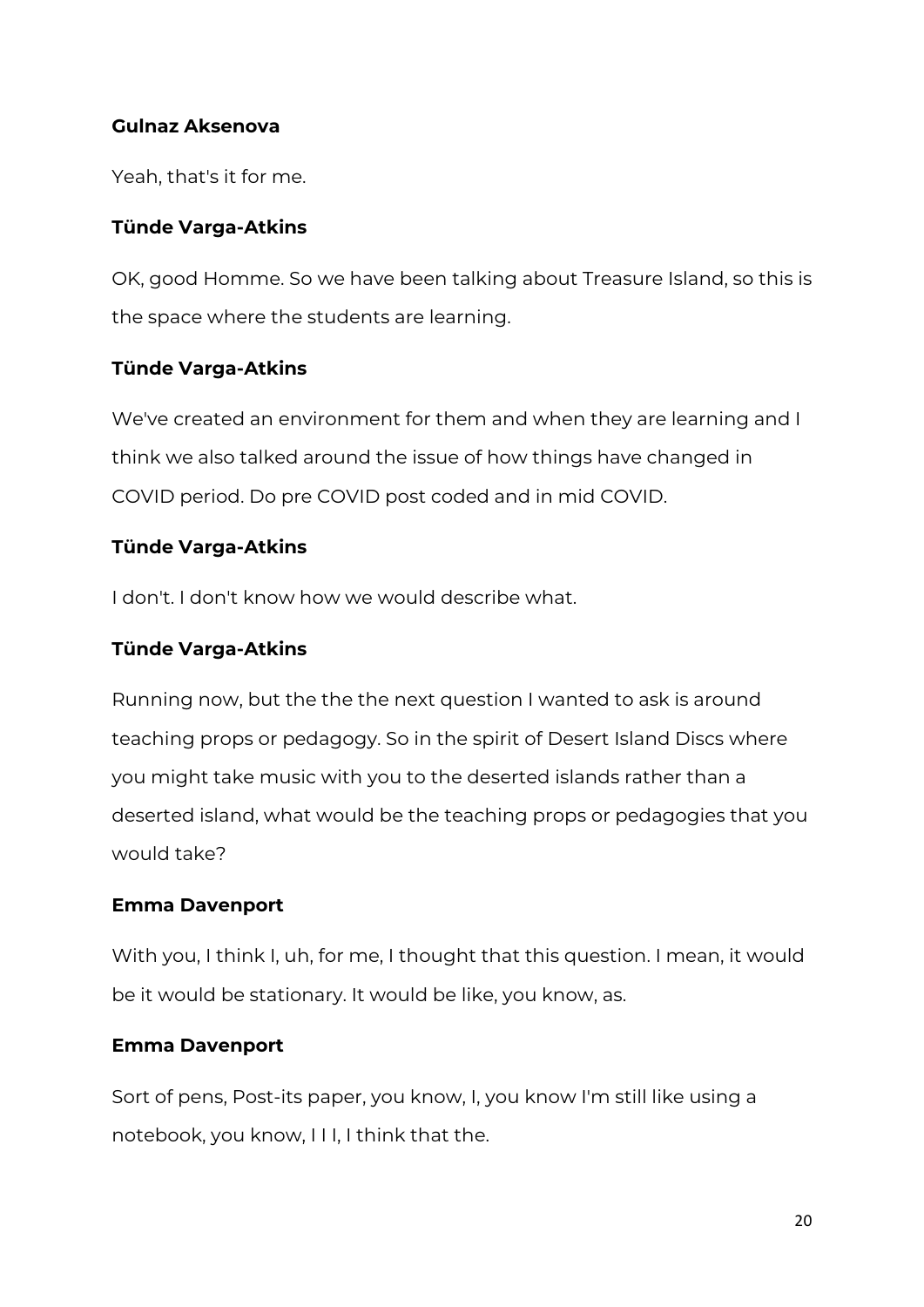## **Emma Davenport**

Yeah yeah, you know yeah the the online experience you know does.

Speaker 1

So for those.

#### **Tünde Varga-Atkins**

Those who have, uh concious when when they you will hear us we. I think everyone brought their notebook to the screen that we are also using notebooks they haven't played.

#### **Emma Davenport**

Right?

#### **Emma Davenport**

I still also use a paper diary. You know, I you know, I think that you know I feel like it's really important to be able to sort of draw out ideas literally eventually, but also for our students. And I think that the online you know shift has felt a bit like we've all.

#### **Emma Davenport**

We've all got to do PowerPoint presentations all the time, and actually my sort of pedagogical uhm.

#### **Emma Davenport**

Sort of note to self would be Oh yeah, remember you don't need to do that and that you need to step back from the PowerPoint and sort of think that think you know about.

#### **Emma Davenport**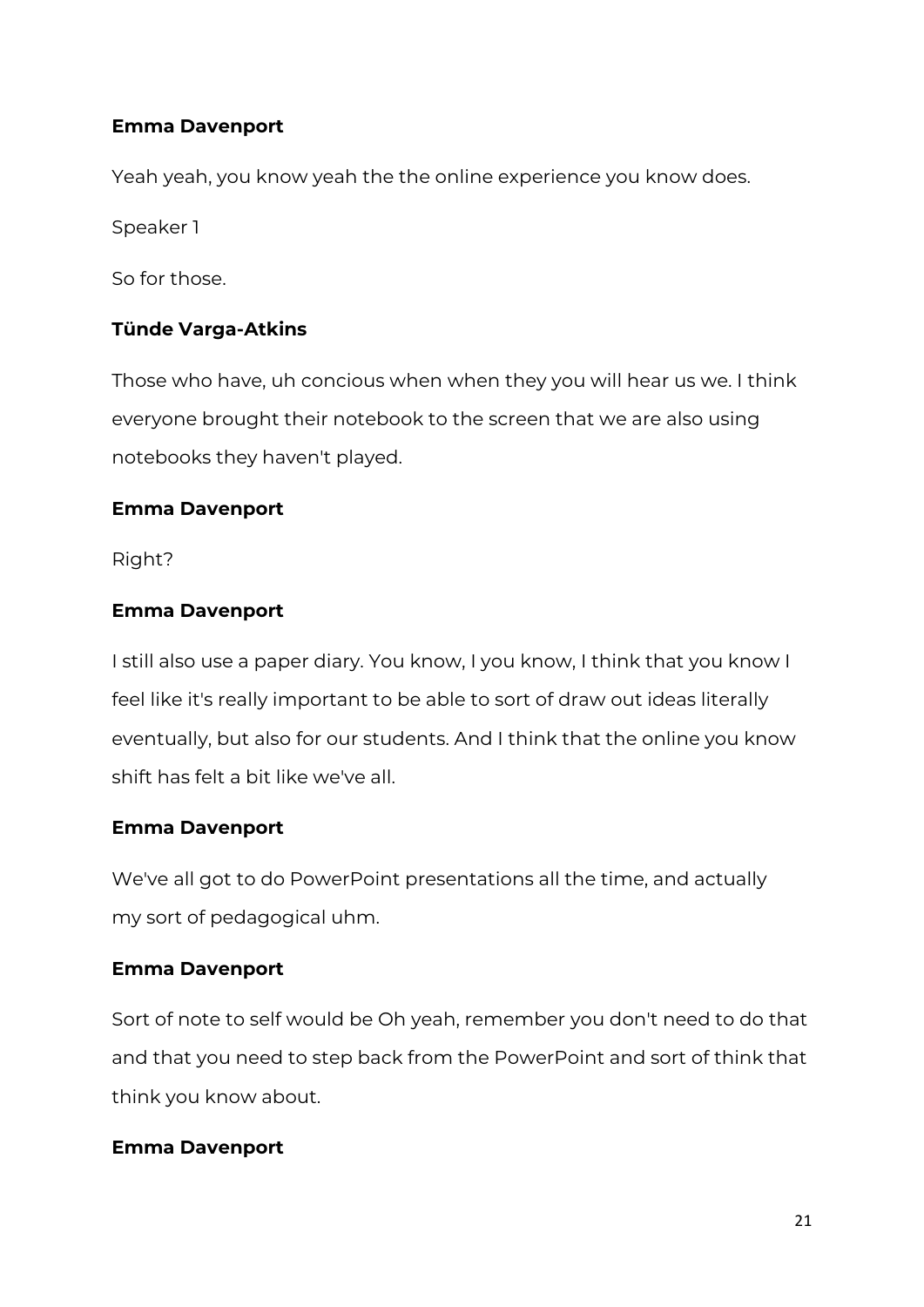You know, teaching and learning as a as a conversation or a dialogue, and so how do you bring that in and and the material things like the stationary sort of help help me to remain.

## **Emma Davenport**

For that so that yeah, that would be my my my teaching prop. It would be like 'cause I have a year subscription to reimerdes.

## **Gulnaz Aksenova**

I'm not sure.

## **Emma Davenport**

Riemens Charles is like you know, a a retail chain of stationary shops in the UK. I don't know if they have it in the states. Anyway, you know one of my favourite places.

# **Emily Chapman-Waterhouse**

Emma, can I add some post it notes to your order. I'm a bit of.

## **Emma Davenport**

Oh yeah, yeah, totally totally.

# **Emily Chapman-Waterhouse**

A post it crazy.

# **Tünde Varga-Atkins**

Brilliant go on then Emily. What else would you want to bring to your island or take to your island?

# **Emily Chapman-Waterhouse**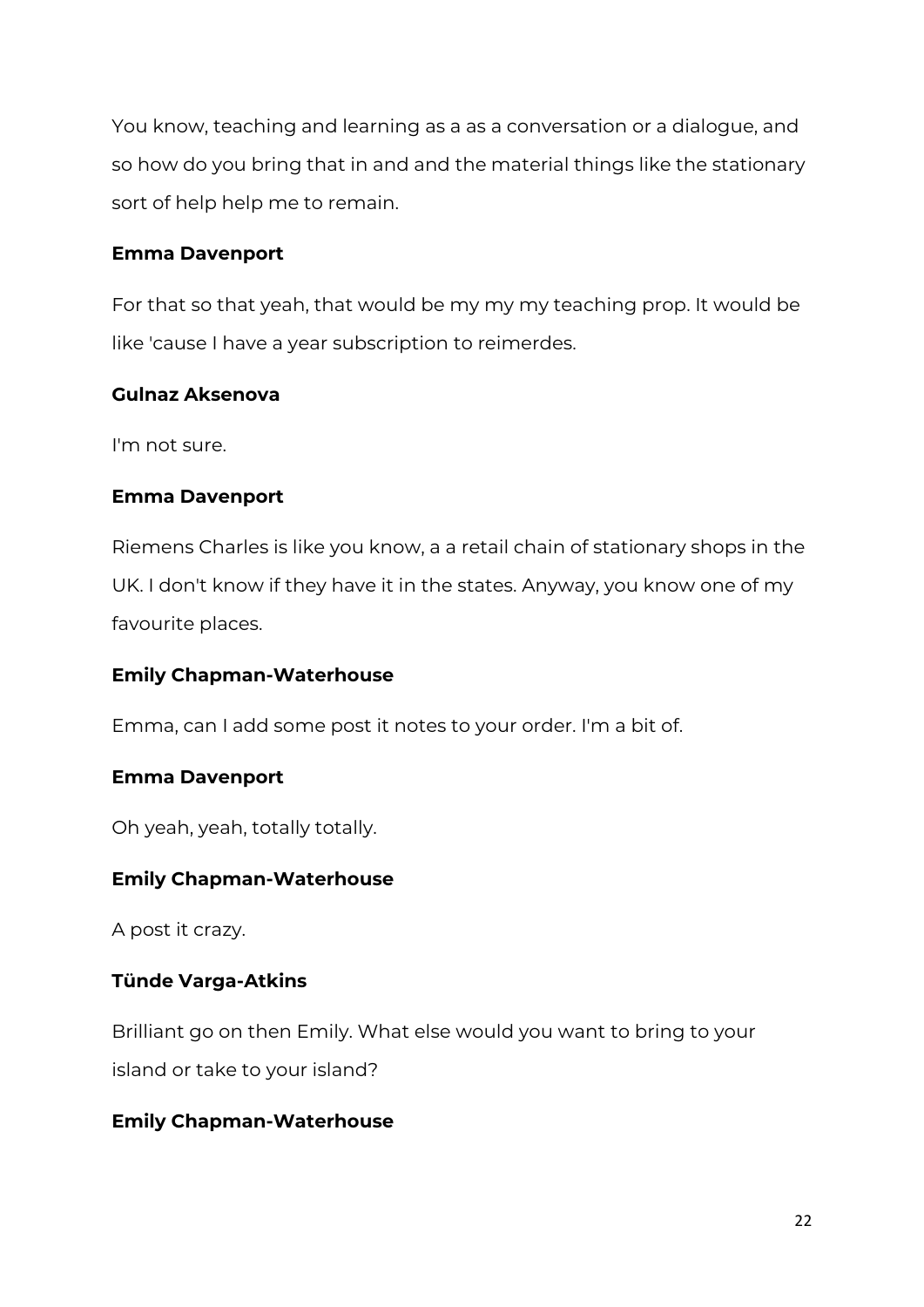So I I echo much of what Emma said, but more recently I've tried to dhuum use my Apple Pencil a bit more.

# **Emily Chapman-Waterhouse**

I've got an iPad pro for work, and uhm, as Emma said, you know, stepping away from using PowerPoint.

## **Emily Chapman-Waterhouse**

Lots in teaching. Actually the the whiteboard tool in teams is great, and so I've been trying to test out a bit. You know free.

## **Emily Chapman-Waterhouse**

And drawing on said iPad and whiteboard it and encourage the students to do that in breakout rooms as well where they've got surfaces or or something similar or or actually just you know, sharing photos of their own notes. Uhm, so apart from that actually one of my go to sort of props is.

# **Emily Chapman-Waterhouse**

Is the the kind of online, UM, noticeboard you know the freebies that you can get so people can post something anonymously before a session?

## **Emily Chapman-Waterhouse**

But it's a closed group, so it's not completely public and I like to capture outside of, for example, our virtual learning environment, and so perhaps they.

## **Emily Chapman-Waterhouse**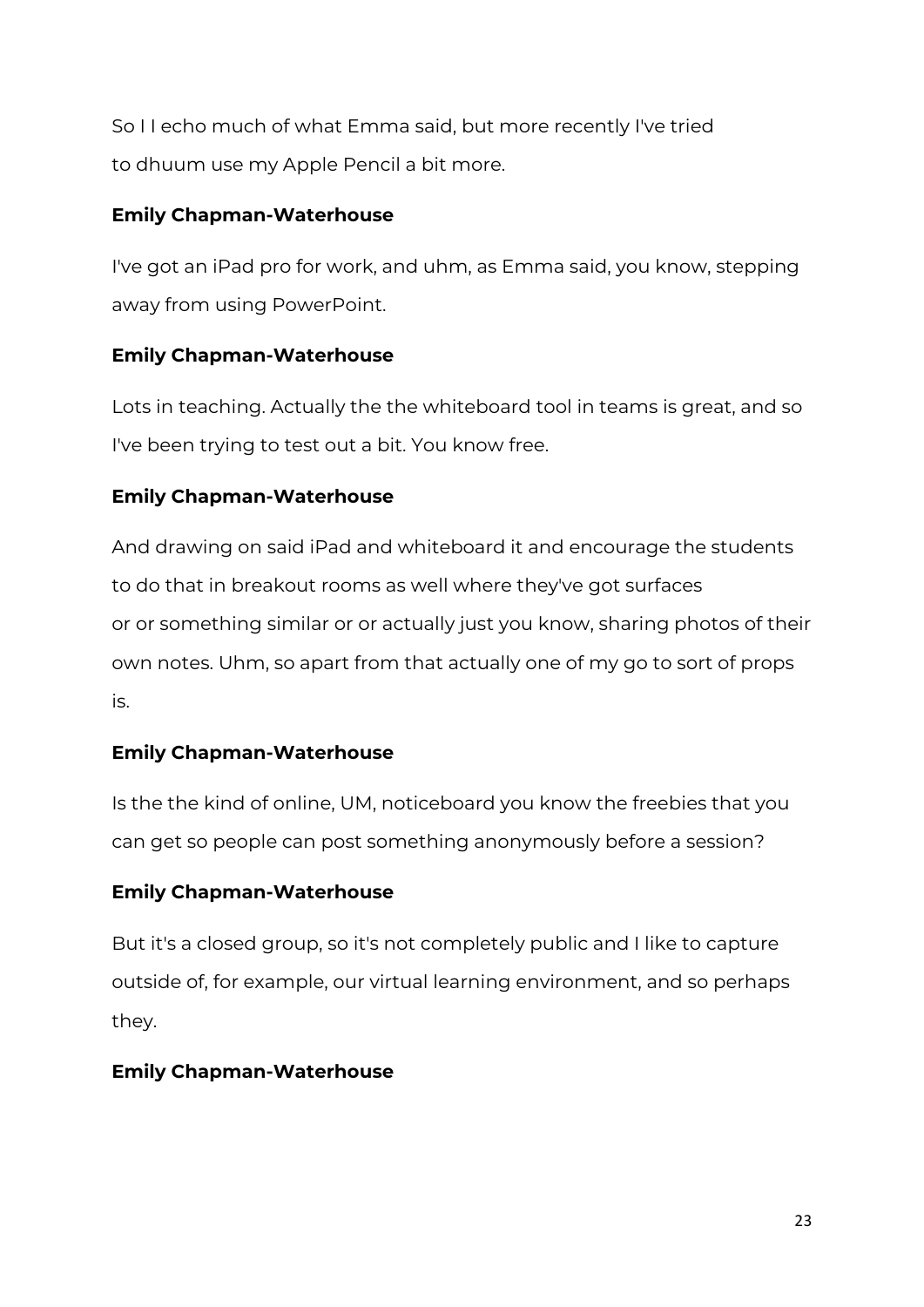Perhaps students feel a little bit more relaxed, and it's not quite so monitored in the same way you know how you're feeling leading up to this workshop, or those sorts of preamble type questions.

## **Emily Chapman-Waterhouse**

And you can get a sense of what's your your main priority question right at this moment in the module and just a quick snapshot. You know, 24 hour pulse survey that maybe feels a bit less like a survey.

# **Emily Chapman-Waterhouse**

'cause you've not used from, you know the typical survey tools that you can get out there. Uh, you know, lots of names are available.

# **Emily Chapman-Waterhouse**

I think those are my couple of go to tools.

# **Emily Chapman-Waterhouse**

At the.

# **Tünde Varga-Atkins**

Moment great yeah, so a quick pass anonymous. UM get a sense of what where people are up to. Yeah great.

# **Gulnaz Aksenova**

Oh well, this is an interesting question. I've been thinking about for a very long time and honestly, I I couldn't decide what's more.

# **Gulnaz Aksenova**

Important or what's?

# **Gulnaz Aksenova**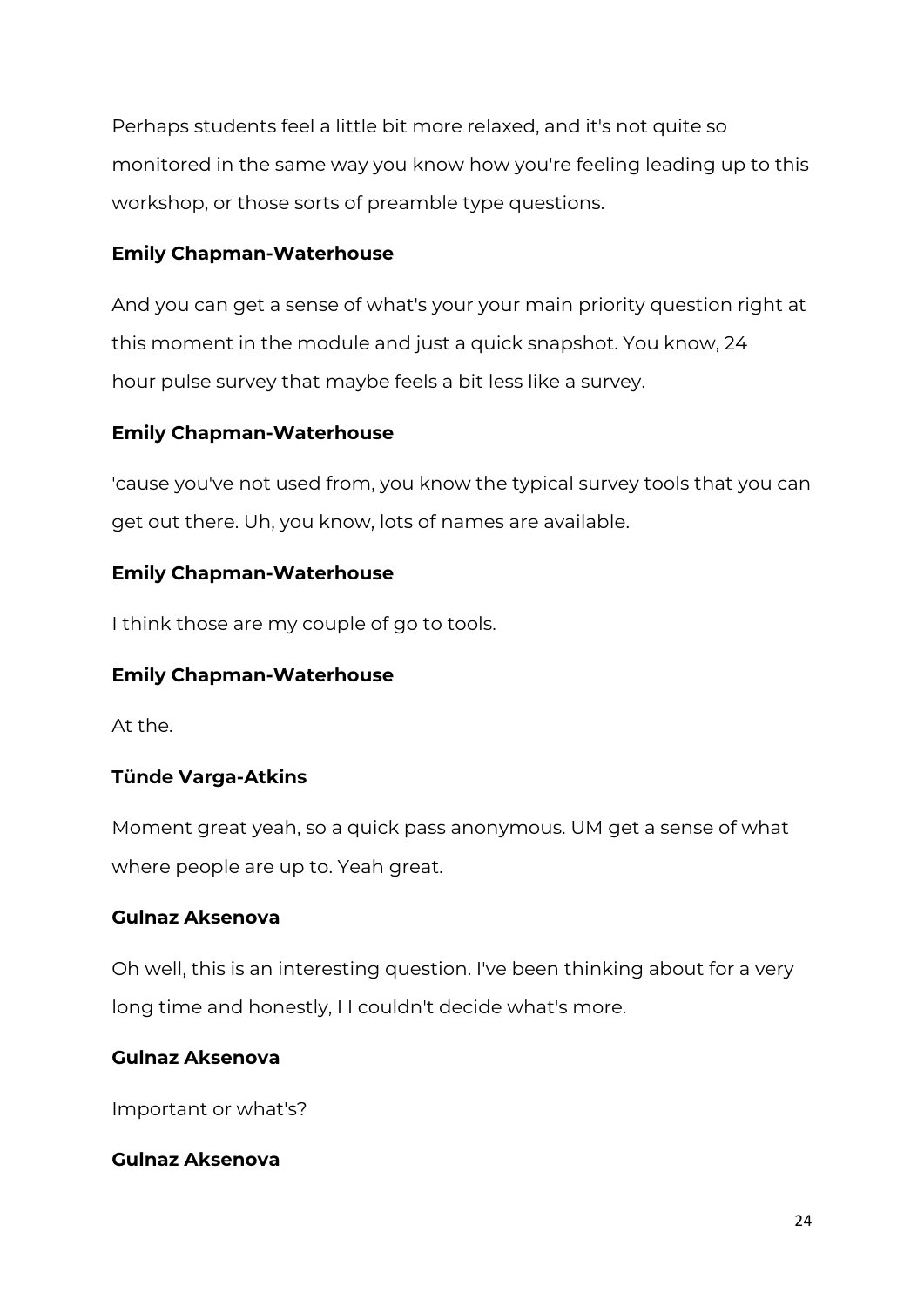Not so my answer would be it's a Treasure Island, right? So it's full of treasure, so why don't I bring my confidence and enthusiasm, motivation and let students to create that environment of user? All those treasure?

## **Gulnaz Aksenova**

Objects in a creative way and also analytical way, but I also want to say that also to what? Just Emma and Emily said. I really like drawing stuff and visualising idea.

#### **Gulnaz Aksenova**

Yes, so my second option was a blackboard. But now since Emily mentioned it, I also bought in the last year a drawing broad board and I used collaborative software where people I can draw and you can do posters. But students can also join it and it's like a very creative process which was quite interesting.

#### **Gulnaz Aksenova**

But the interesting part of that is that one module really liked it. The students loved almost drawing experience and the other module said, could we please, please use a traditional PowerPoint so we can just type stuff you can type for.

#### **Gulnaz Aksenova**

US, which was kind of interesting. Yeah, so thank you.

## **Tünde Varga-Atkins**

Yeah, that is interesting. Gonna ask can I ask you to type in the name of that board that you just mentioned? Yeah, that's my like my row or something like that or is that?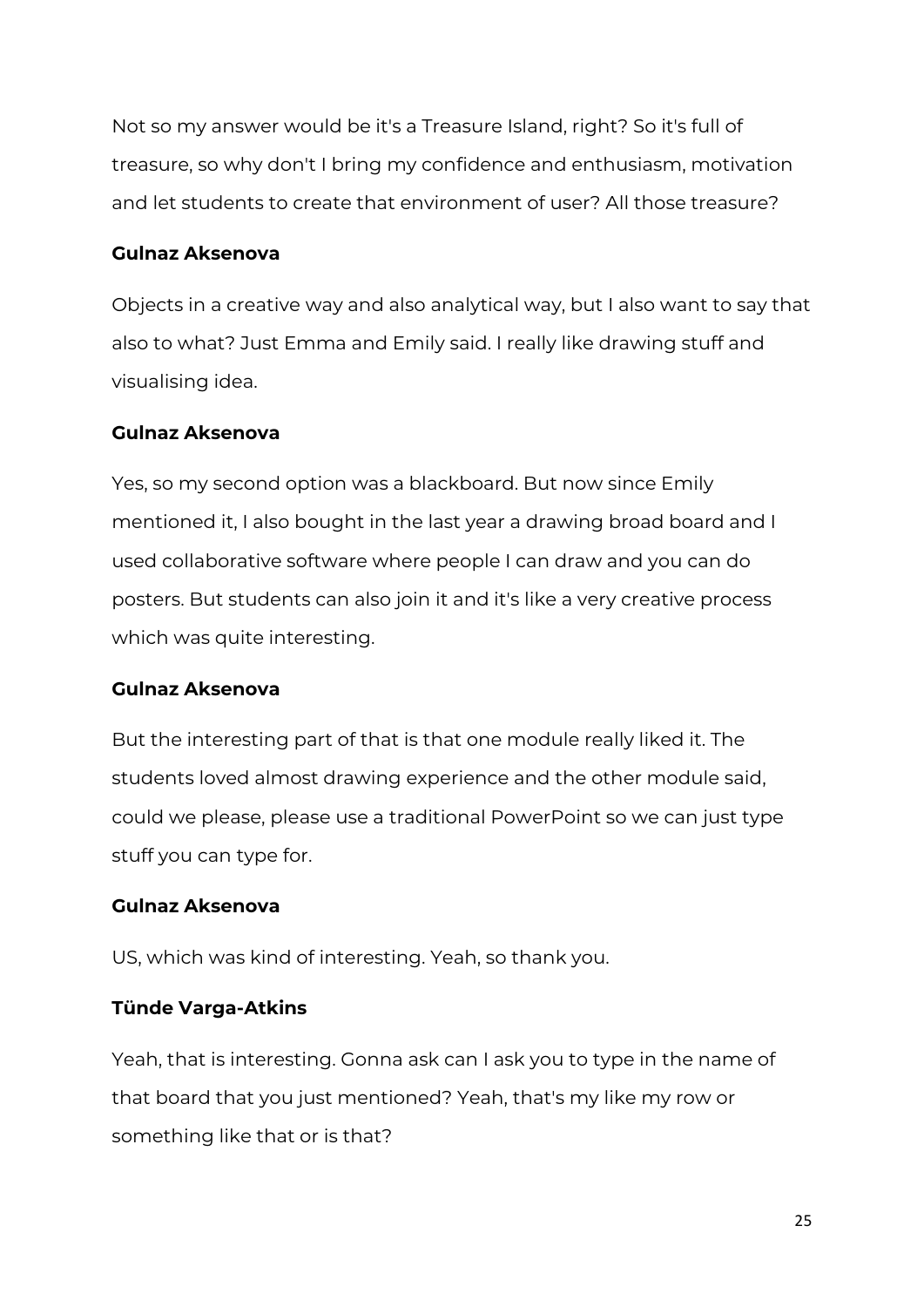# **Gulnaz Aksenova**

It's actually more for drawing stuff, so it's like my role, but for drawing as well. So it's really good to make Connexions.

## **Gulnaz Aksenova**

So instead of just connecting like in my role of Post-its, you can draw Connexions in the right stuff.

## **Tünde Varga-Atkins**

Yeah, it's interesting that you said that different students responded to it, or perhaps even different groups.

## **Tünde Varga-Atkins**

As you say.

## **Gulnaz Aksenova**

Yeah, and I think the one module was more about the construction technology, right? So they come from a design and construction background and the other one more about business management.

## **Gulnaz Aksenova**

So those that business management we really said oh we don't want any drawings, haven't typed PowerPoint traditional, but we're also used to it.

## **Gulnaz Aksenova**

Because the previous models had with Microsoft PowerPoint experience, so they kind of liked it and it.

#### **Gulnaz Aksenova**

Was effective for them.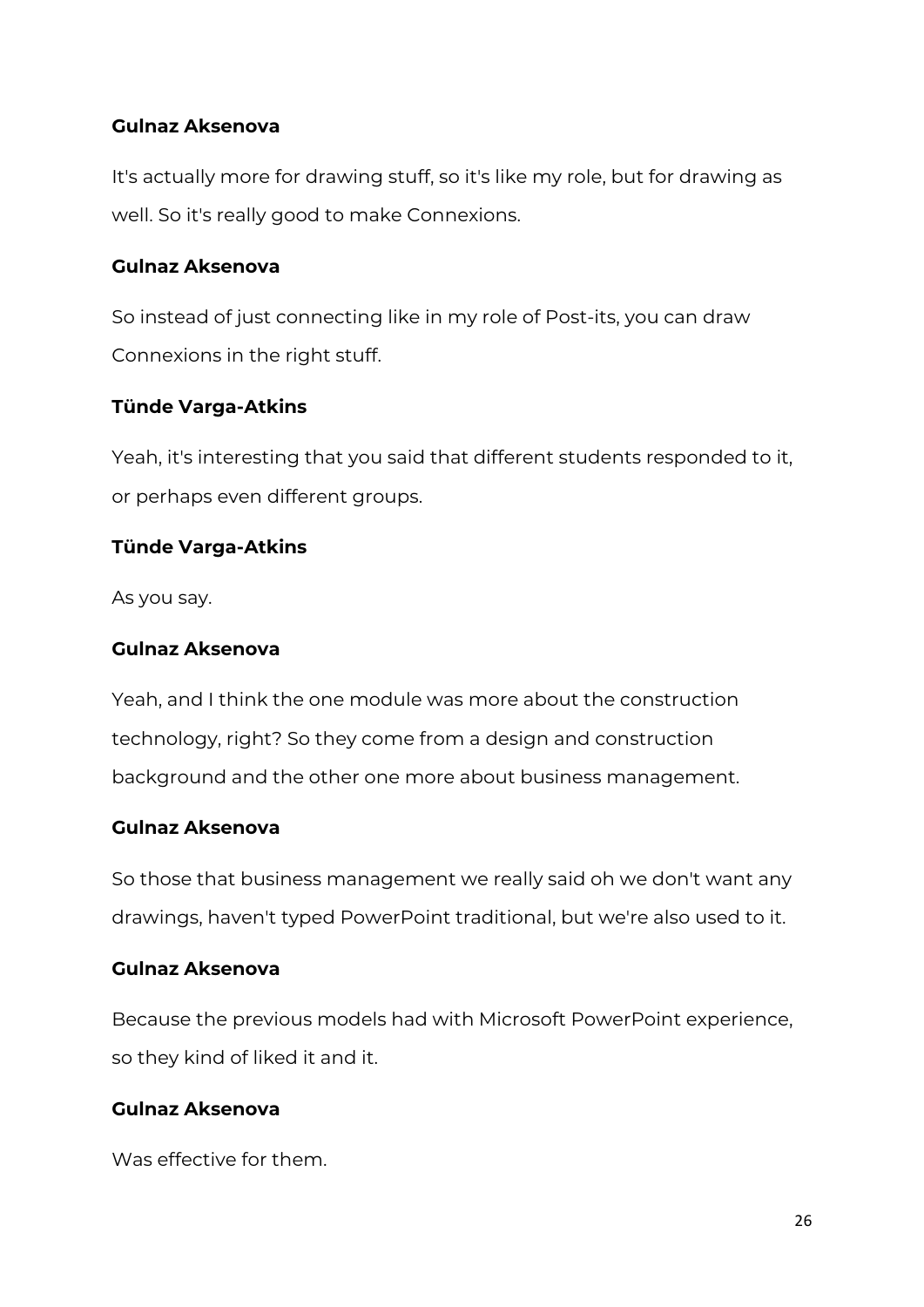# **Tünde Varga-Atkins**

So Charles what?

# **Tünde Varga-Atkins**

Would be your teaching proper pedagogy that you would like to take to the island?

# **Charles Wachira**

Yeah, so last last year I attended a workshop and they had this teaching framework which is called pink pair chair. Oh, I'll.

# **Charles Wachira**

Type it here.

# **Charles Wachira**

And I I really, I really like that and we've been, you know, using this in the classroom as well.

# **Charles Wachira**

And this is where, uh, it you get the students in the class and you you you give them a an assignment and you have them. You'll think about it or walk, walk on it individually, right?

# **Charles Wachira**

So it promotes that individual thinking and and planning and and.

# **Charles Wachira**

Up and then and then. Once that's done, that portion is done, then you pair them up, right? So you have a couple groups and you have them talk about their own experience.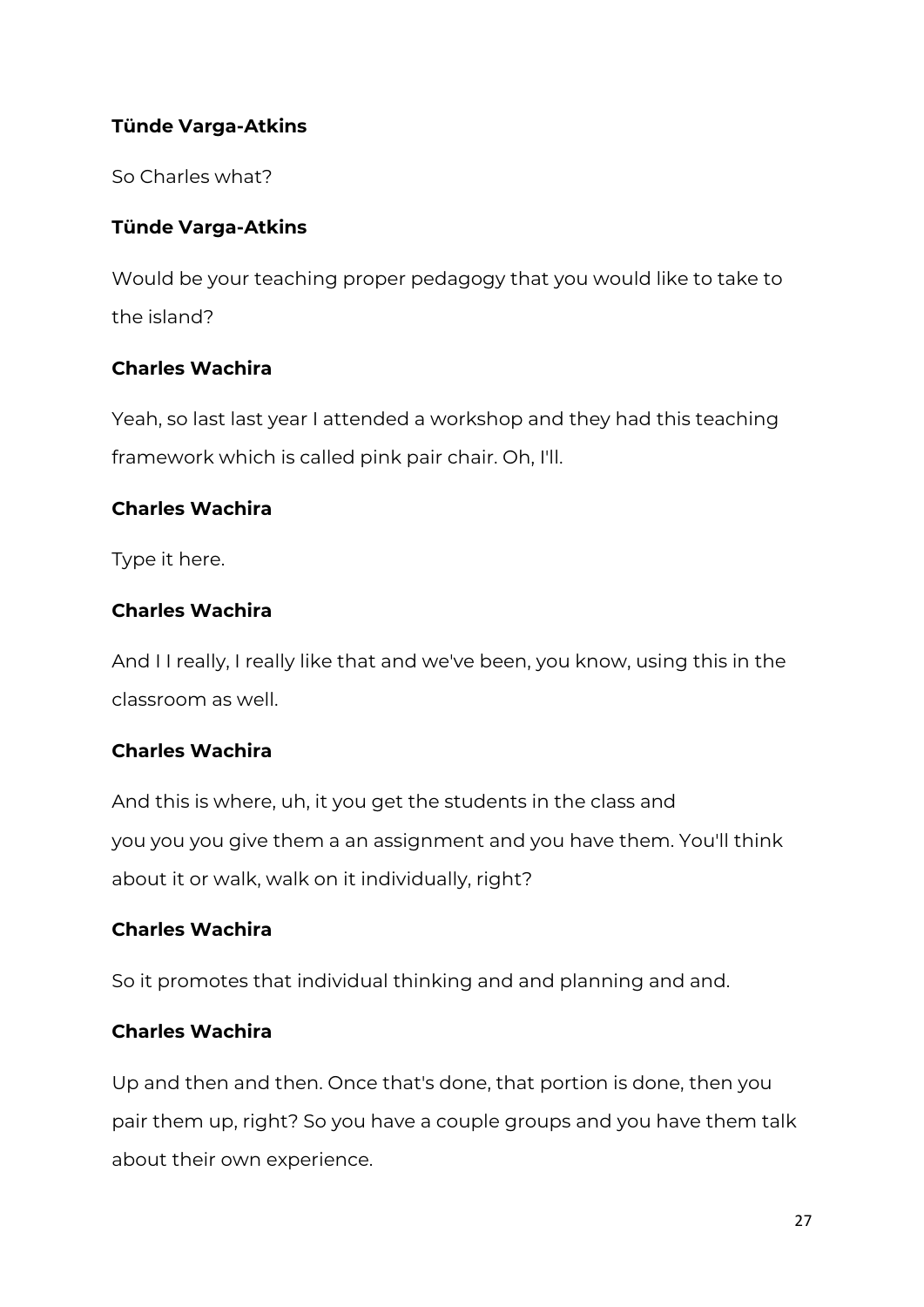# **Charles Wachira**

What they thought about and then another group and leave some type of, you know, agreement of whatever the topic is. And then once the pairing is done.

# **Charles Wachira**

You tell them to to select a spokesperson and you bring the group back together in the class and then you have this both person share what what they they discuss.

# **Charles Wachira**

Yes, uh, and then it's followed by discussion.

# **Charles Wachira**

Come in, you know, like a bit larger class class level. So I found that to be to be very very effective.

# **Charles Wachira**

It it it it 'cause sometimes if you just break students into a group. Yeah, of course sometimes are the most talkative and they'll kind of dominate the conversation. But if you do this.

# **Charles Wachira**

So then you know, everyone gets a chance to to think about the programme and then share their group.

# **Charles Wachira**

Uh, I mean, you know pair then share there and then bring it out to the entire group. So I found that framework to be to be very helpful. So that's something that I I definitely would would bring.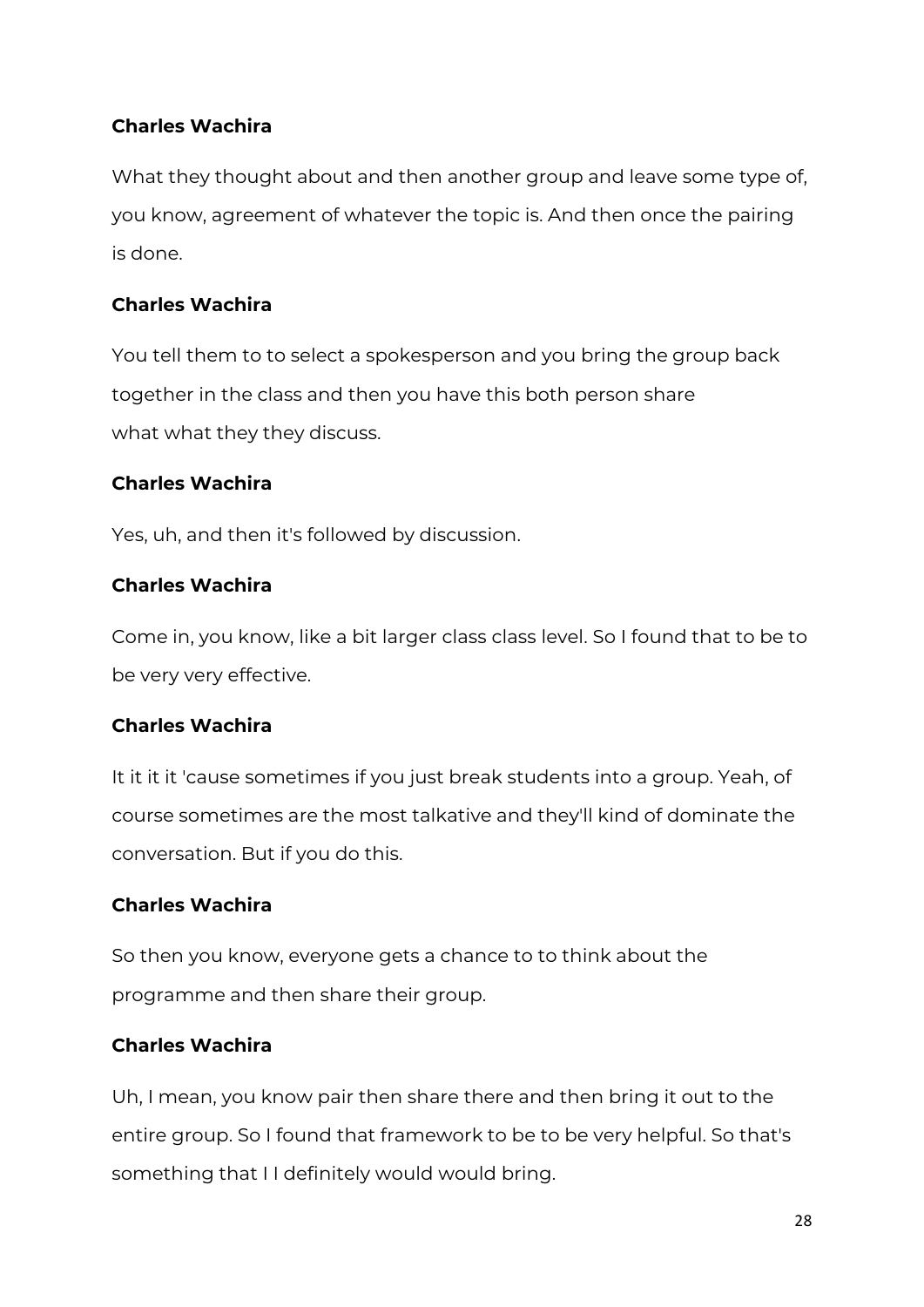# **Tünde Varga-Atkins**

Brilliant, OK thank you very much. So yeah, we've got lots of drawing artefacts, objects stationary on the island by the.

# **Tünde Varga-Atkins**

Way I love that.

## **Tünde Varga-Atkins**

And collaboration and also think pressure activities. Is there anything based on your discussion? So now if we can think of Oh yeah, and I I left out.

## **Tünde Varga-Atkins**

Gulnaz is brilliant idea about making use of treasures. The existing things on the island, and making use of what's there already, which I think.

## **Tünde Varga-Atkins**

It's again, it's a nice approach, so based on all these ideas, if you had now you connected your four islands with these props and pedagogies.

## **Tünde Varga-Atkins**

Is there anything else we could do here with students or any other things that might arise from putting these all together?

## **Emily Chapman-Waterhouse**

I think we'll end up with them.

## **Emily Chapman-Waterhouse**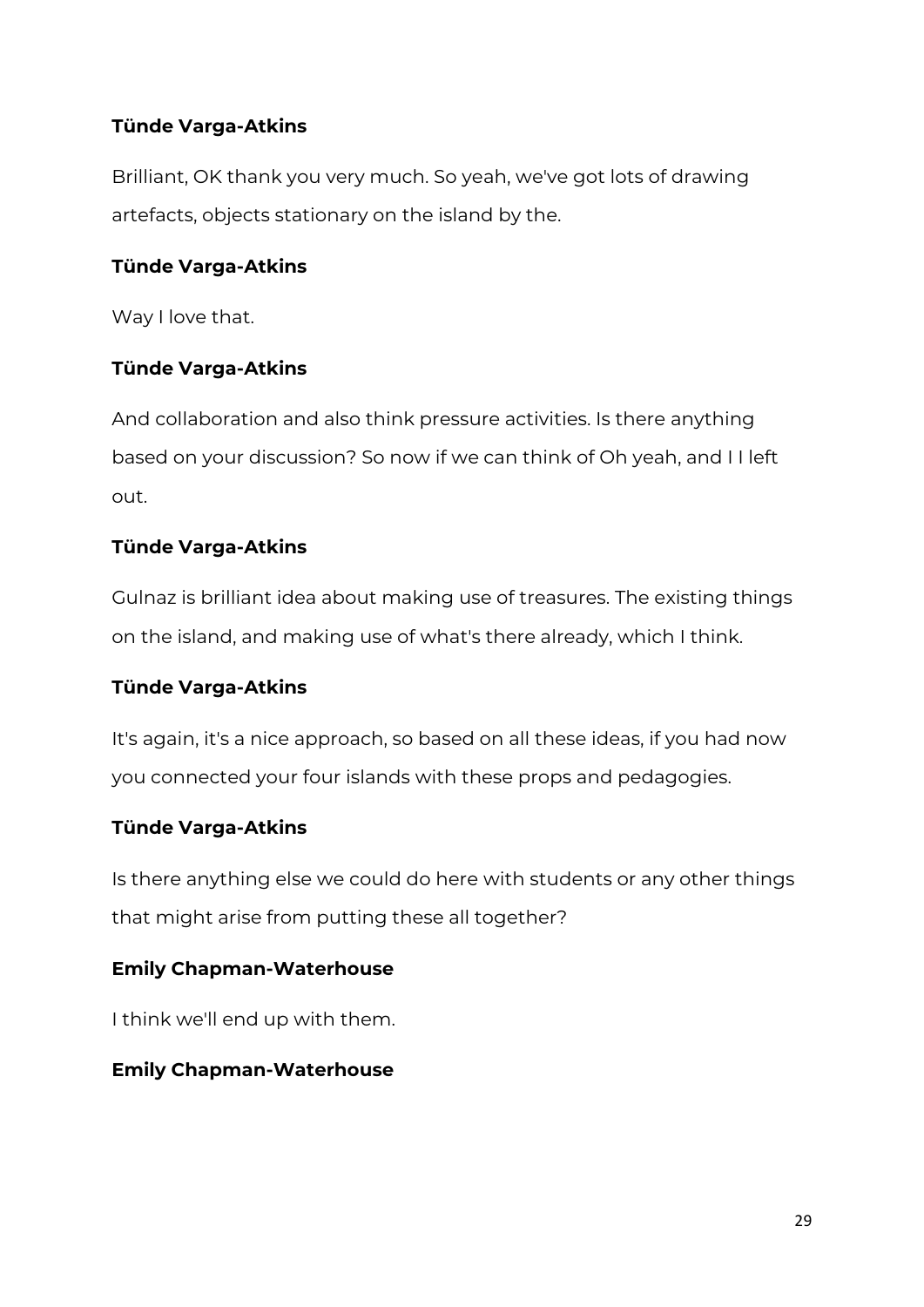Some really creative and problem solving groups of students who will be like socially and culturally diverse, and it could end up with some really great conversations.

## **Emily Chapman-Waterhouse**

It's sort of a. I'd love to be, you know, a fly on the wall. Uhm, you know, in in a hopefully not not inside of a.

# **Emily Chapman-Waterhouse**

You know, uh, sensitive or some conversation that they wouldn't want us to hear. But you know where they're where.

# **Emily Chapman-Waterhouse**

They're just socialising you know and comfortably. It would be great to to hear all those different student groups conversing.

# **Emma Davenport**

Yeah, I mean, yeah, I agree. I think in the sense that you know there's lots of opportunity.

## **Emma Davenport**

To find things, put things together, objects together across the island and then kind of you know, think about why you're doing that and then share those thoughts with others.

## **Emma Davenport**

And then, you know, bring it back to you, know for want of a better phrase and massive show and.

# **Emma Davenport**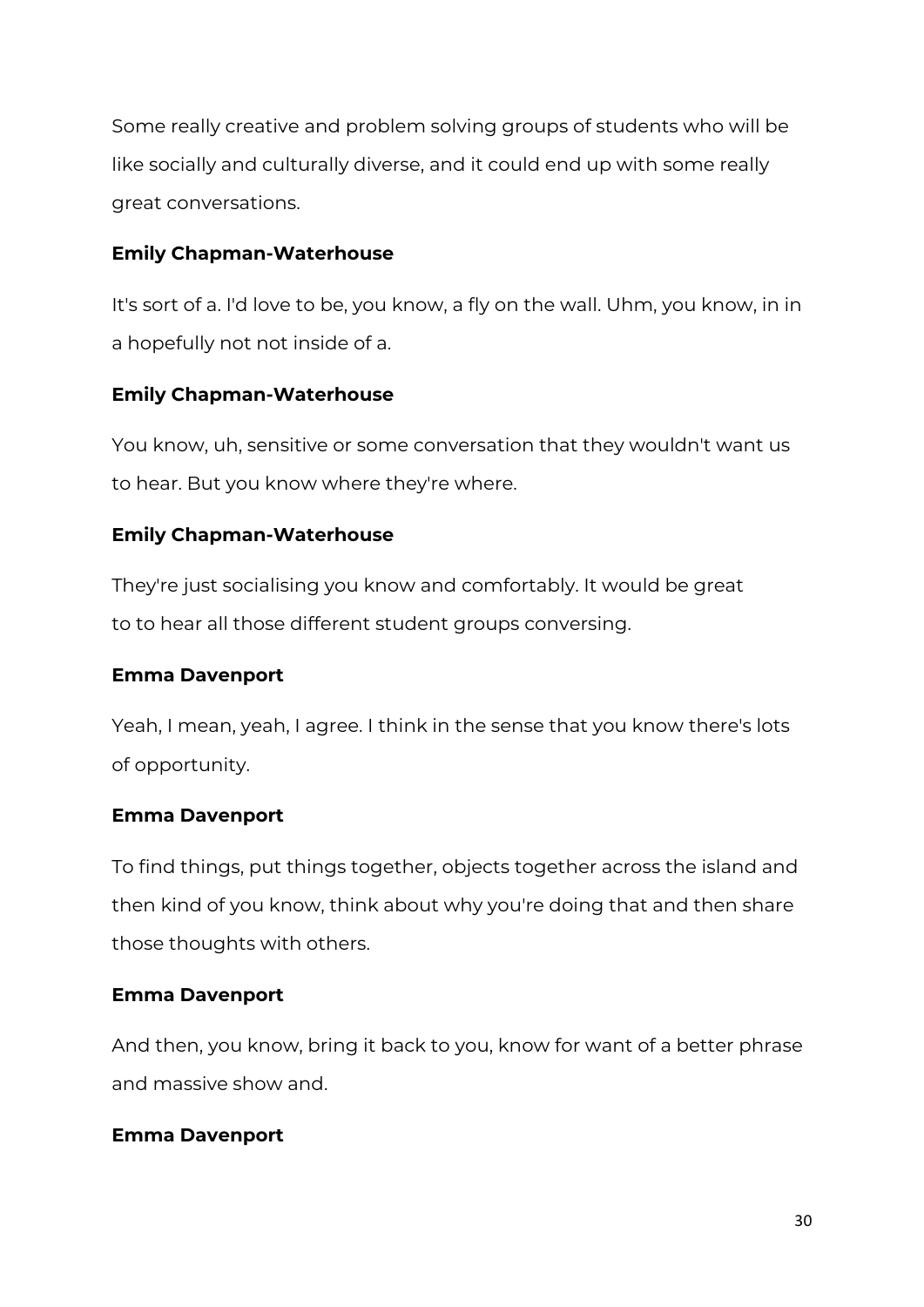How he ends up or you know.

## **Emma Davenport**

Uh, like having shared, having shared all the treasure is, we could then get off the island.

## **Emily Chapman-Waterhouse**

You've kind of got two polar extremes. Haven't you've got kind of The Hunger Games at one end and you've got perhaps this brilliant teaching and learning student conference.

## **Emily Chapman-Waterhouse**

You know where they're all presenting posters and you know you know three minute papers and that sort of thing.

## **Emily Chapman-Waterhouse**

So yeah, that that's just come to mind. Slightly yeah, wacky.

# **Tünde Varga-Atkins**

But yeah, no. I love that. It's definitely 'cause some.

# **Tünde Varga-Atkins**

Yeah, there, there's definitely that survival and problem solving that you really want to come get prepare students for because there will be lots of problems to encounter and and putting things together and.

## **Tünde Varga-Atkins**

Jointly finding solutions to problems is definitely a really useful thing that you we can be.

# **Tünde Varga-Atkins**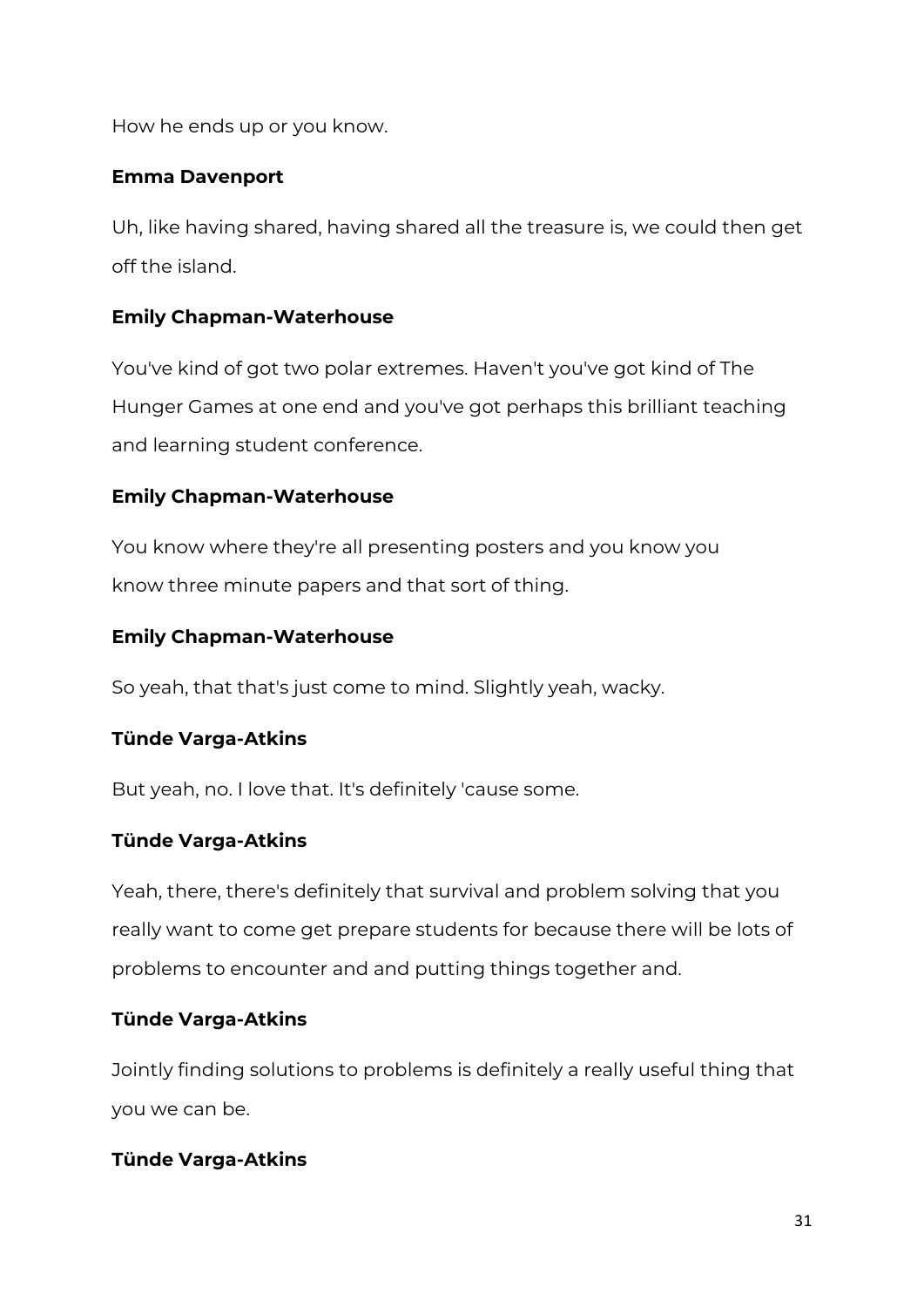Doing for education.

# **Tünde Varga-Atkins**

And then of course, I love that safe space as well, Emily, that.

## **Tünde Varga-Atkins**

You you you.

## **Tünde Varga-Atkins**

Instigated about the, you know the anonymous pulse cheque, kind of where people are up to so it as you say you are flying the wall but not quite. You know a transparent flying level there to support them. Really that aspect.

# **Tünde Varga-Atkins**

I like OK, so you've all been really hard working creating these opportunities for students now is some downtime for you.

# **Tünde Varga-Atkins**

What would be your luxury item that you maybe could take to a corner of the island when it's just you relaxing off duty?

## **Tünde Varga-Atkins**

Of teaching, what would you take?

# **Emily Chapman-Waterhouse**

Come for me, my uhm. I suppose downside is my love of chocolate and I think it helps me just to yeah chill soumm a cup of tea and come a generous bar of chocolate.

## **Tünde Varga-Atkins**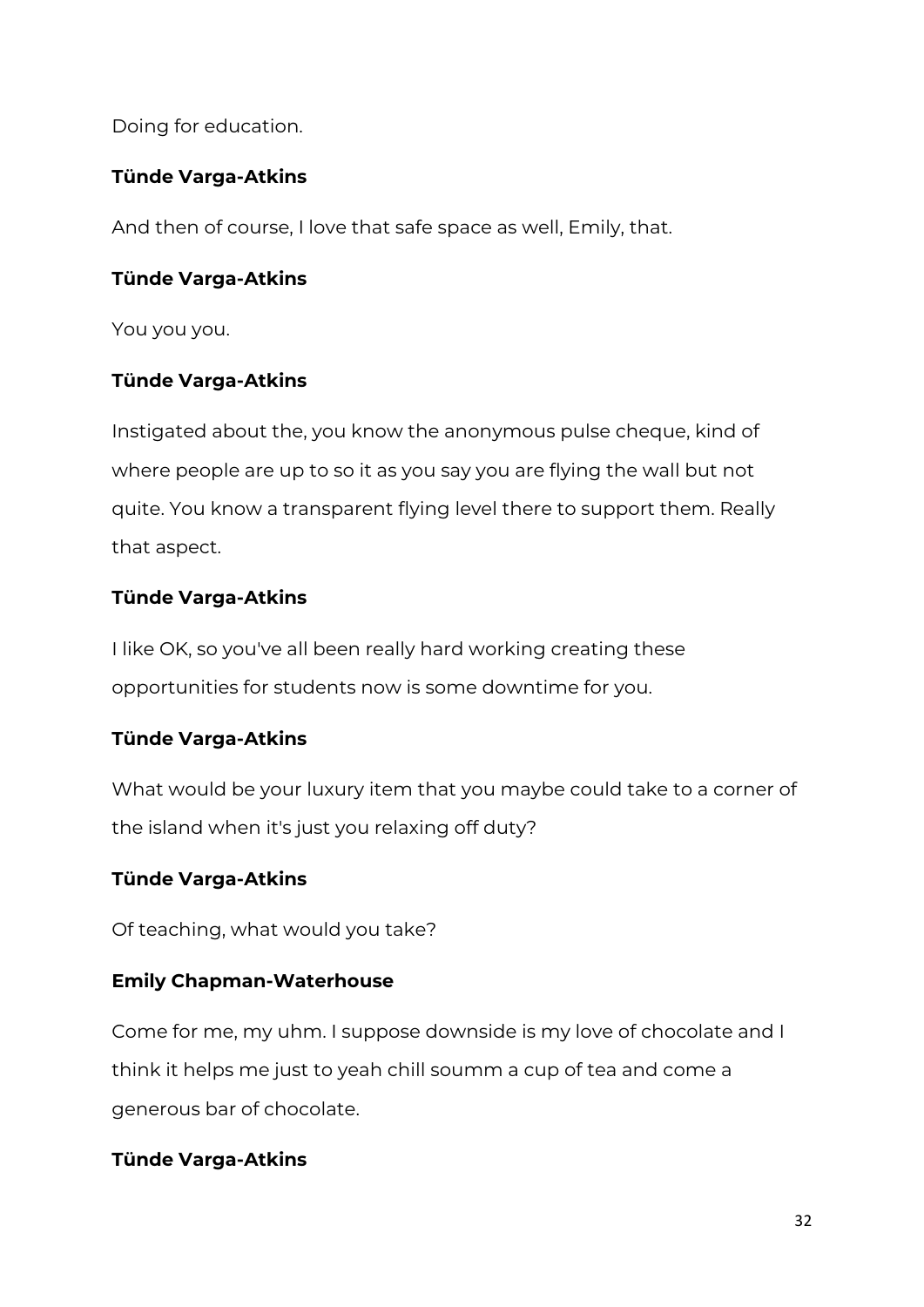Sounds great. I mean, I might sneak to your corner of the island.

# **Charles Wachira**

Yeah, I'll say I I, I like the TT Hank. I miss my visa. I miss a good.

# **Charles Wachira**

Couple cup of.

# **Charles Wachira**

Tea, you're drinking coffee.

# **Charles Wachira**

For me, I think what I would bring up is I would definitely bring a football or we call here soccer ball.

# **Charles Wachira**

They've always, they'll Prince Prince soccer. Ever since I could work, probably, but that's something I would definitely definitely bring. 'cause you know, anything can happen.

# **Charles Wachira**

When you have a soccer ball right and a group of people.

# **Tünde Varga-Atkins**

Brilliant, I like that.

# **Emma Davenport**

I I would I would bring. I don't know if I how many I would be allowed but I would bring a selection of cookbooks because I find reading recipes really relaxing.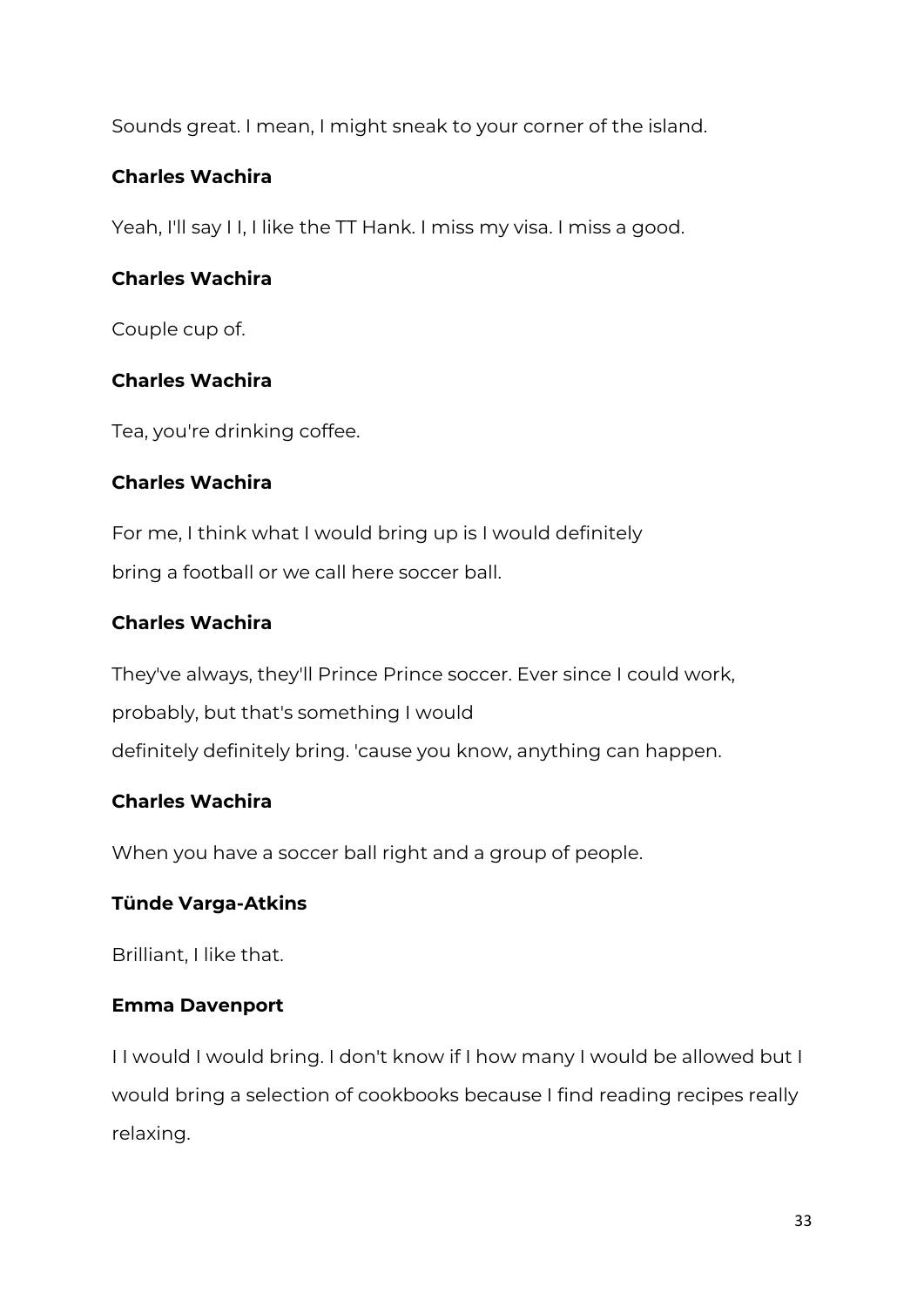## **Emma Davenport**

I I don't know if it's just the design of them and the steps and they tell me what to do and I don't have to think about it, but I.

## **Emma Davenport**

I love a recipe and also.

#### **Emma Davenport**

So I like cooking so you know I don't expect to find ingredients on the island, but I I would have some idea of maybe how I could improvise with. You know, one side, one side, zoned out after reading the recipe.

#### **Emma Davenport**

Yeah, that helps me to relax, I'm.

## **Tünde Varga-Atkins**

Sure, we can allow you.

## **Tünde Varga-Atkins**

To take lots of cookbooks.

## **Tünde Varga-Atkins**

Or just take one big millions of recipes in.

Speaker 1

It's not your fault.

## **Emma Davenport**

Exactly exactly exactly.

## **Tünde Varga-Atkins**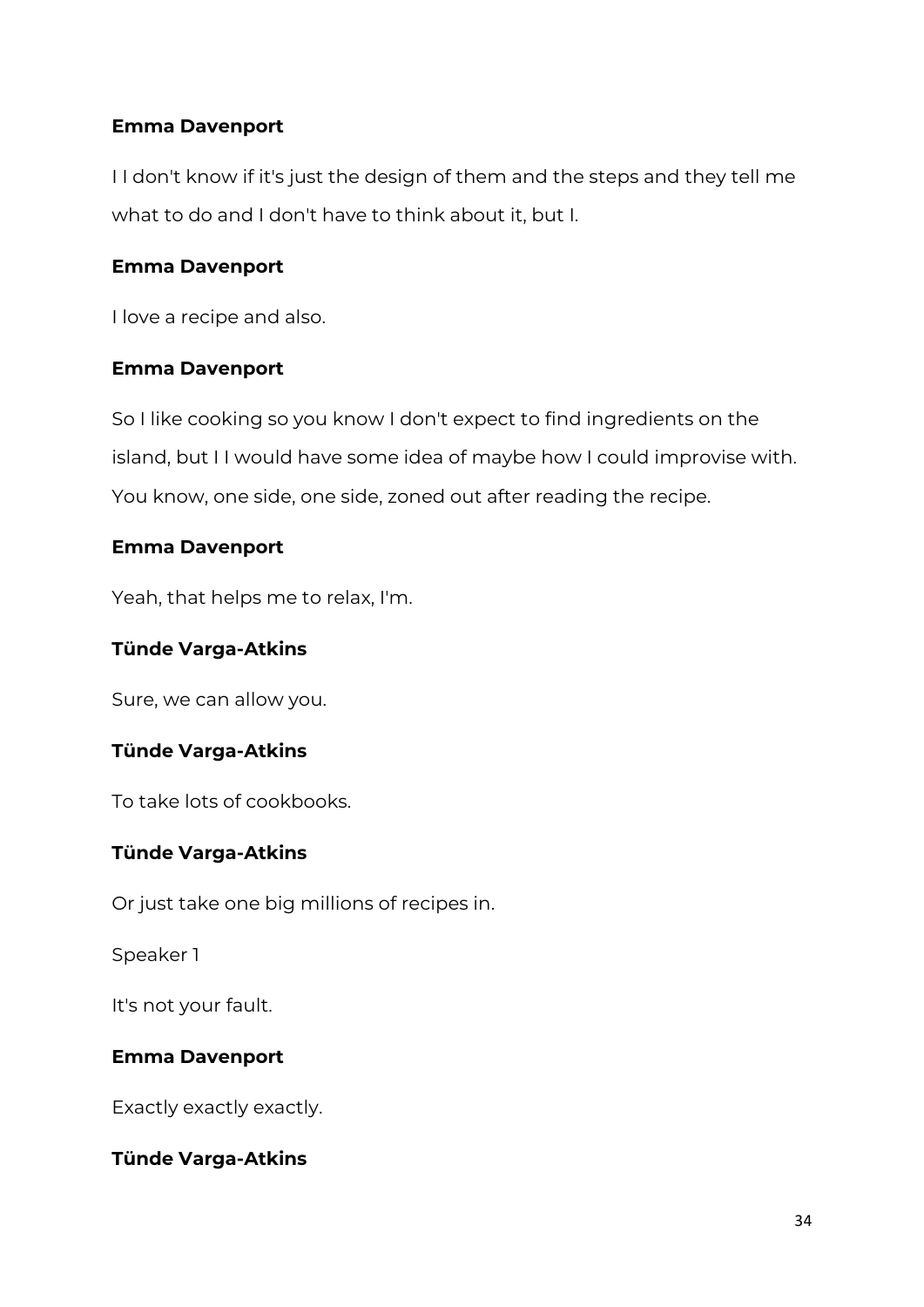Especially maybe made for treasure islands, yeah?

That's cheap.

## **Emma Davenport**

Yeah, yeah or.

## **Emma Davenport**

Even if not, that would be fine. It would be sort of escapism.

#### **Emma Davenport**

But then I might be able to, you know, my visit like adapt it something.

## **Tünde Varga-Atkins**

Yeah, I mean.

## **Tünde Varga-Atkins**

So sorry to allude to. Uh, said context.

## **Tünde Varga-Atkins**

I was just reading someone biography from Auschwitz and they were saying that one of the ways they kept mum.

## **Tünde Varga-Atkins**

You know kept alive is they were cooking in their heads and arguing about different cultural recipes them. What were they putting into one and then the other argue that that's not how you do it, so that that there was a strong element of virtual cooking by, you know, just being I guess relating to the joy that.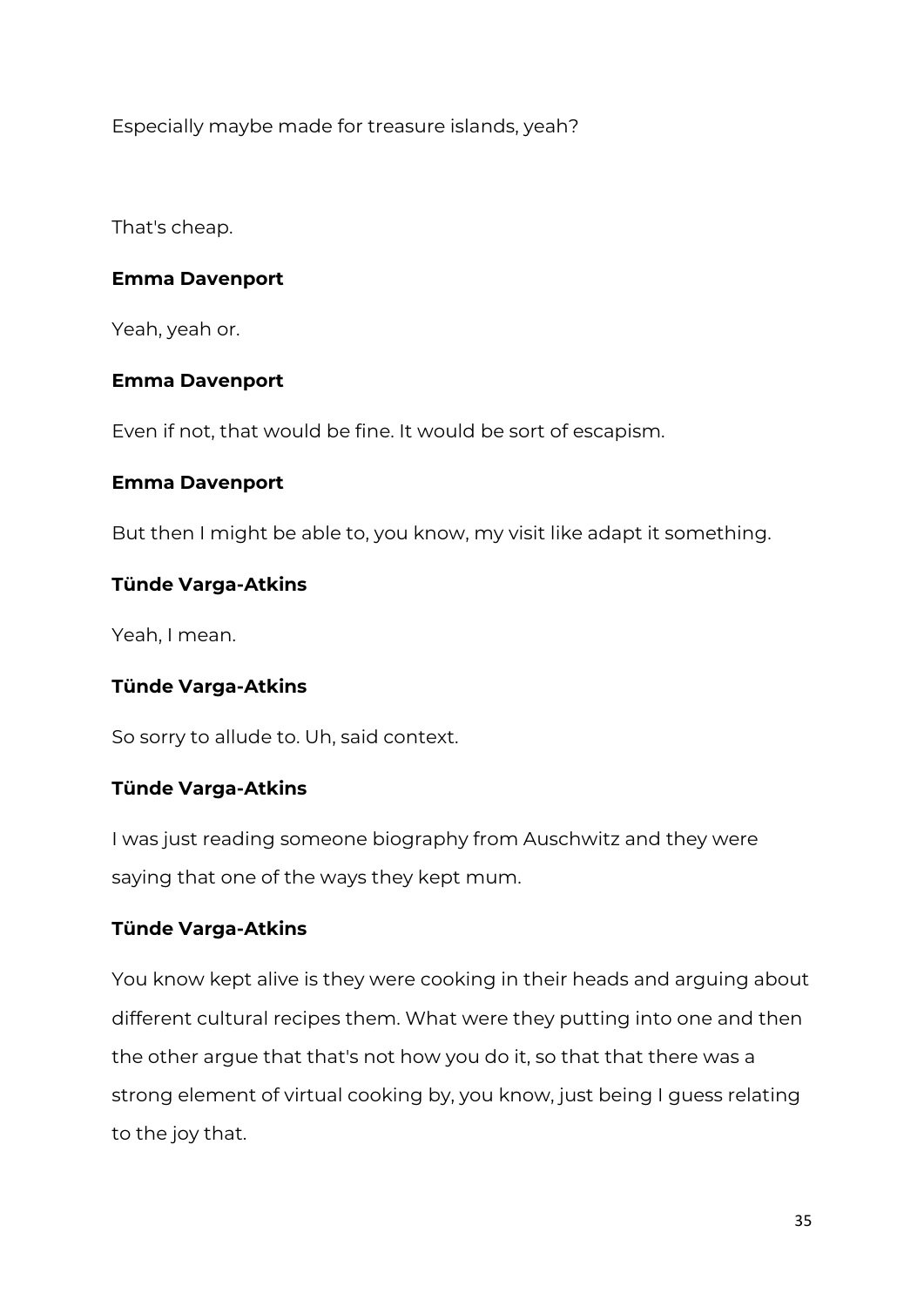# **Tünde Varga-Atkins**

That communal activity and obviously the sustenance was bringing for them. So it's very heartbreaking to read.

## **Emma Davenport**

Yep, that's so interesting. Yeah, I can totally see that. Can totally see that, yeah?

Go nuts.

## **Gulnaz Aksenova**

What would be your luxury item? I think we've got a very good team. I do like chocolate and coffee and tea and good quality.

## **Gulnaz Aksenova**

High quality but I also love swimming, particularly snorkelling and free diving so.

# **Gulnaz Aksenova**

Since Emma likes to cook, I can catch some fish for you and will have some nice fish for dinner and lunch. So and I will be enjoying it doing it most of my time.

# **Tünde Varga-Atkins**

And maybe Charles this football could come in handy as water polo, stroke football, soccer game before or after the meals.

# **Tünde Varga-Atkins**

I'm definitely in C. Will be a lovely islands to join.